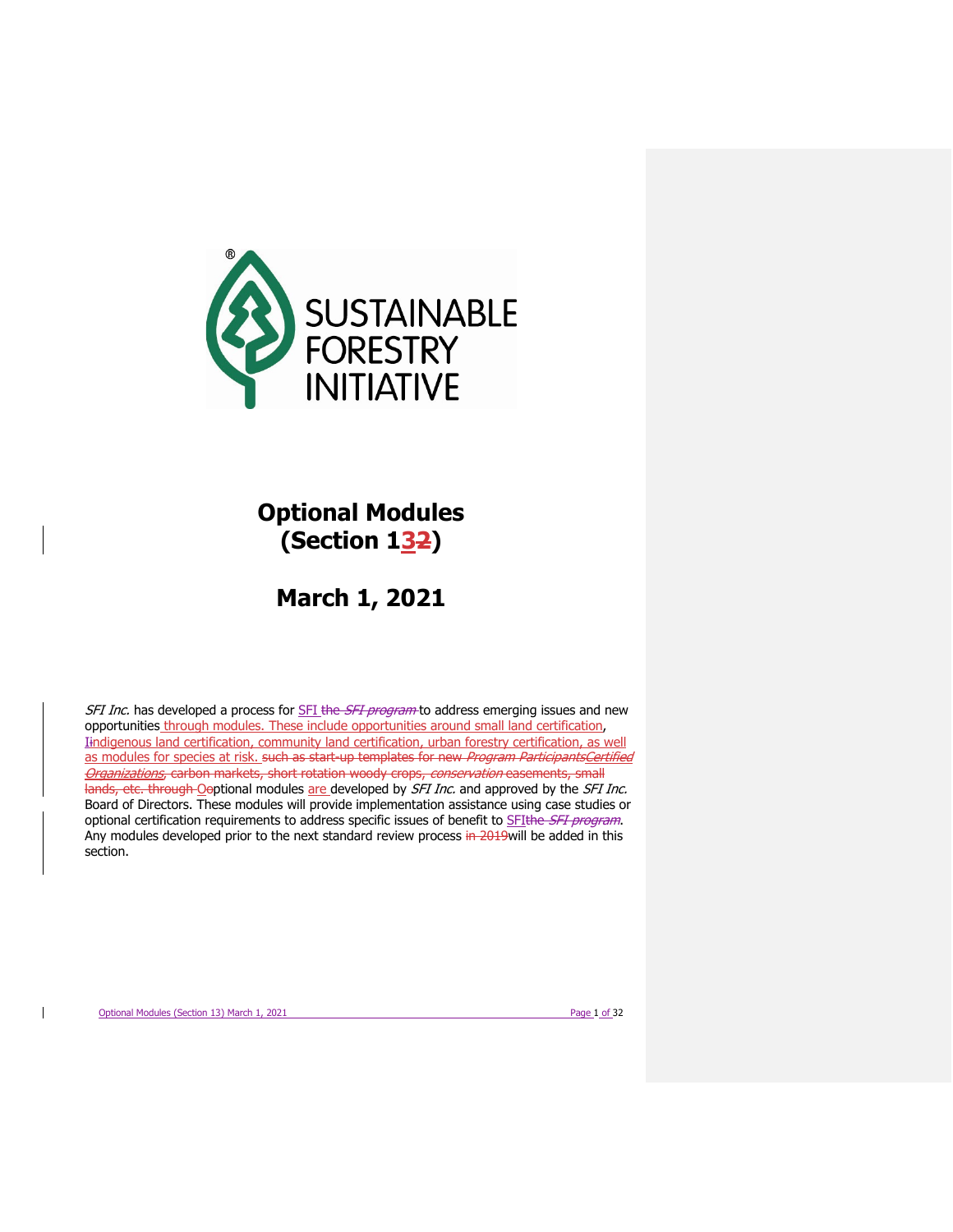Optional Modules (Section 13) March 1, 2021 Page 2 of 32

 $\mathbf{I}$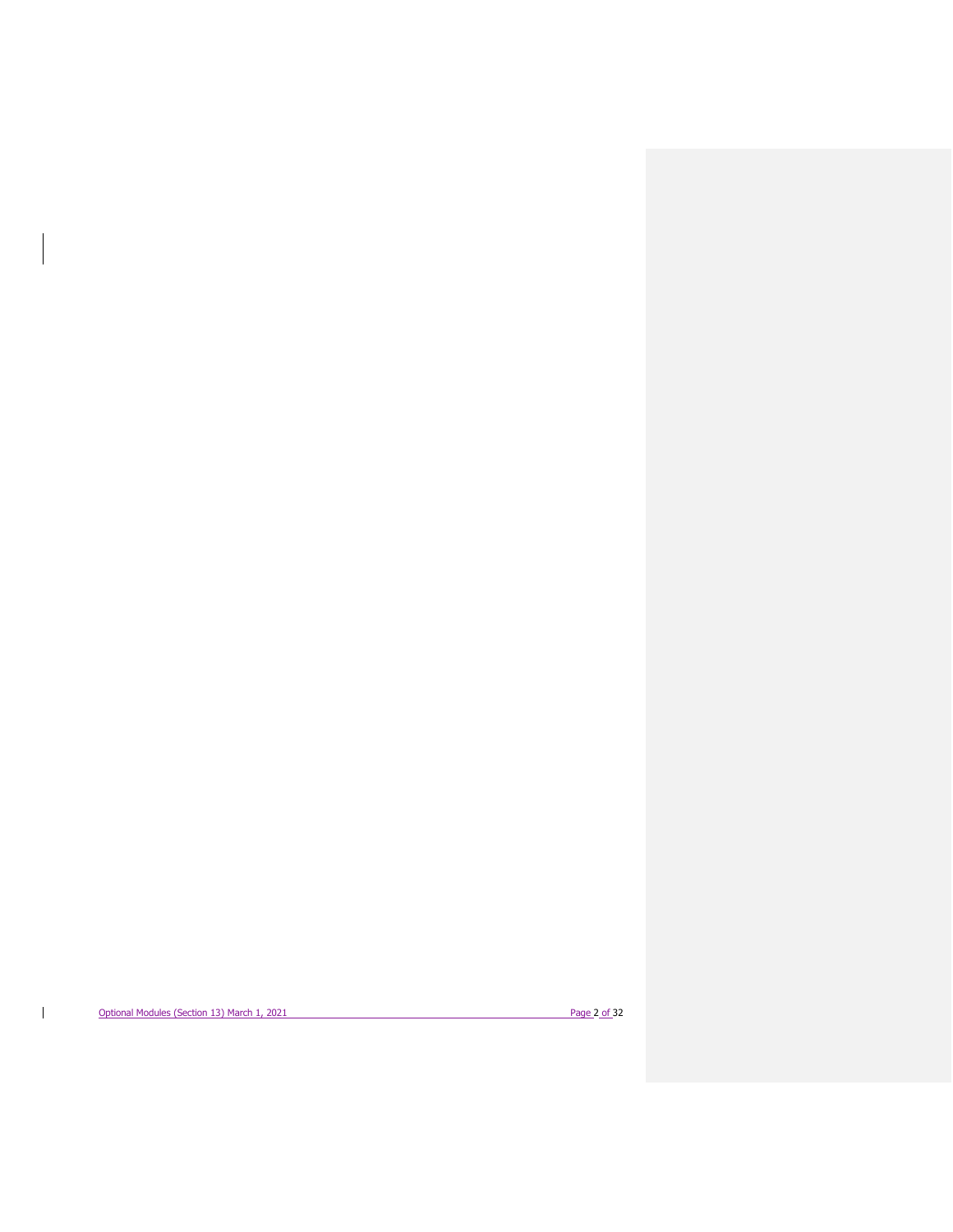# **SFI Small Lands Group Certification Module**

# **PREAMBLE**

The Sustainable Forestry Initiative (SFI) and American Forest Foundation (AFF) collaboratively developed a small lands module that is based on the foundation of the SFI 2022 Fiber Sourcing Standard, and incorporates the AFF Standards of Sustainability for Fforest Mmanagement under the American Tree Farm System ("AFF Standards"). Lands certified through this module in the United States will be certified under the American Tree Farm System (ATFS) with resultant "certified forest content" under the SFI's 2022 Chainof-Custody Standard. Lands certified in Canada to the **SFI Small Lands Group Certification** Module will be "SFI certified" and the resultant fiber also "certified forest content" under the SFI's 2022 Chain-of-Custody Standard.

Due to the interdependence of the SFI 2015 20192022 - 2026 Fiber Sourcing Standard, AFF 2015-20202021 Standards of Sustainability, and this SFI Small Lands Group Certification Module, revision to any of these standards will trigger a collaborative review and potential revision to the module as needed to ensure consistency and continual improvement.

#### **1. GENERAL**

#### **1.1 Scope**

This module applies to a SFI Program ParticipantCertified Organizations certified to the SFI 2015-20192022 - 2026 Fiber Sourcing Standard.

#### **1.1.1 Maximum size of ownership eligible for certification under this Module**

A non-industrial, small forest ownership, under the scope of this SFI Small Lands Group Certification Module, shall have no more than 20,000 acres or 8,000 hectares in aggregate across their entire ownership, regardless of whether it is managed by the *landowner* or a *landowner* agent. Those *landowners* with more than 20,000 acres or 8,000 hectares in aggregate across their entire ownership shall be certified to the SFI 2015-20192022 -2026 Forest Management Standard. If the small forest or woodlot owner meets eligibility requirements, individual parcels of land that fall within the wood and fiber supply area are eligible for inclusion in the certified area.

#### **1.1.2 What the SFI Small Lands Group Certification Module Does**

The SFI Small Lands Group Certification Module offers certification to a group of small family forest lands, under one certificate, that is managed by a SFI Certified OrganizationCertified Organization Program Participant that is certified to the SFI 2015-20192022-2026 Fiber Sourcing Standard. The SFI Small Lands Group Certification Module allows landowners to sell and SFI Certified OrganizationCertified OrganizationProgram Participants to procure fiber as certified forest content. Lands certified to this module in the United States are certified to the American Tree Farm **SystemATFS via the AFF Standards(ATFS).** Lands certified to this module in Canada are SFI certified.

Optional Modules (Section 13) March 1, 2021 Page 3 of 32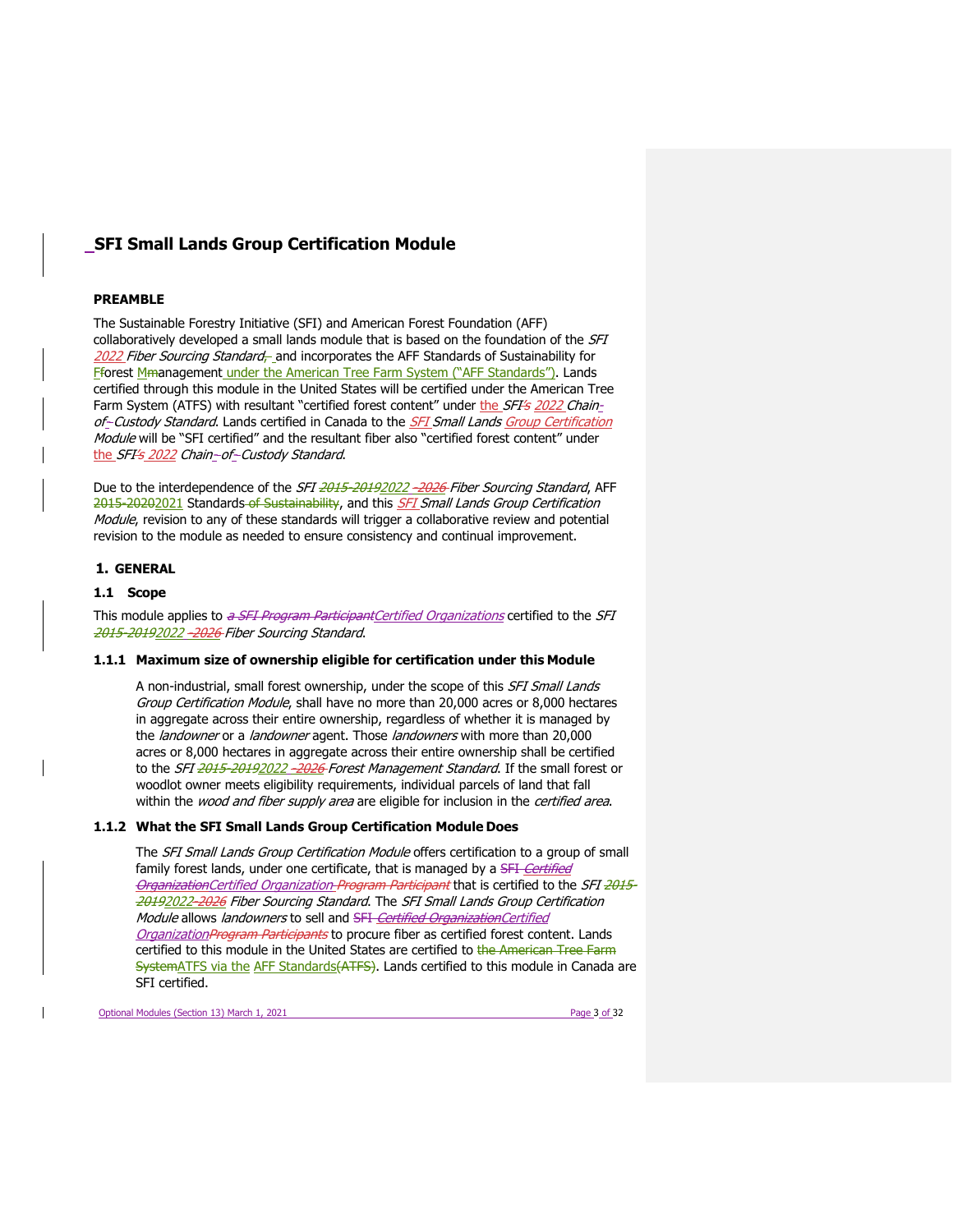# **1.1.3 What the SFI Small Lands Group Certification Module Covers**

The SFI Small Lands Group Certification Module covers:

- requirements of the SFI 2015 2019 2022 2026 Fiber Sourcing Standard that include measures to broaden the practice of conservation of biodiversity, use of forestry best management practices to protect water quality, provide outreach to landowners, and utilize the services of forest management and harvesting professionals and
- forest management requirements consistent with the 2015-202020212-2026 AFF Standards of Sustainability for forest management to promote the health and sustainability of America's family forests. These Standards are designed as a tool to help woodland owners be effective stewards of the land as they adaptively manage renewable resources; promote environmental, economic and social benefits; and work to increase public understanding of sustainable forestry.
- additional requirements relating to the management of the Group Certification Organization<sup>[1](#page-3-0)</sup> and additional requirements for sustainable forest management.

#### **1.1.4 Geographic Application of the SFI Small Lands Group Certification Module**

The SFI Small Lands Group Certification Module applies to organizations (the SFI Certified OrganizationCertified Organization Program Participants, landowners and others involved in the fiber supply chain) in the United States and Canada.

#### **1.1.5 Timing of Applicability**

The SFI Small Lands Group Certification Module is dependent on the SFI 2015-20192022-2026 Fiber Sourcing Standard and the AFF 2015-20202021-2026 Standards of Sustainability as its foundation. Revision to either of these standards will trigger a collaborative review and potential revision to the *SFI Small Lands Group* Certification Module to ensure consistency and continual improvement. If the Module module is not reviewed and approved by both the SFI Board of Directors and AFF Board of Trustees, it will expire with the earliest expiry of either the **SFI 2015** 20192022-2026 Fiber Sourcing Standard or AFF's 202145-20260 Standards.-of Sustainability. If either SFI or AFF wish to make changes to the Modulemodule, both organizations must agree and will work to make changes through a collaborative process.

#### **1.2 References**

This SFI Small Lands Group Certification Module incorporates, by dated or undated reference, provisions from other publications. These normative and informative references are cited at the appropriate places in the text and the publications are listed hereafter. For dated and undated references, the latest edition of the application applies.

#### **1.2.1 Normative references**

<span id="page-3-0"></span>Optional Modules (Section 13) March 1, 2021 **Page 4 of 32** 

<sup>&</sup>lt;sup>1</sup> The requirements for the management of the Group Certification Organization are based on Appendix  $24$  of Section  $109$  of the SFI 2022 Standards and Rules and are consistent with AFF's Independently Managed Group requirements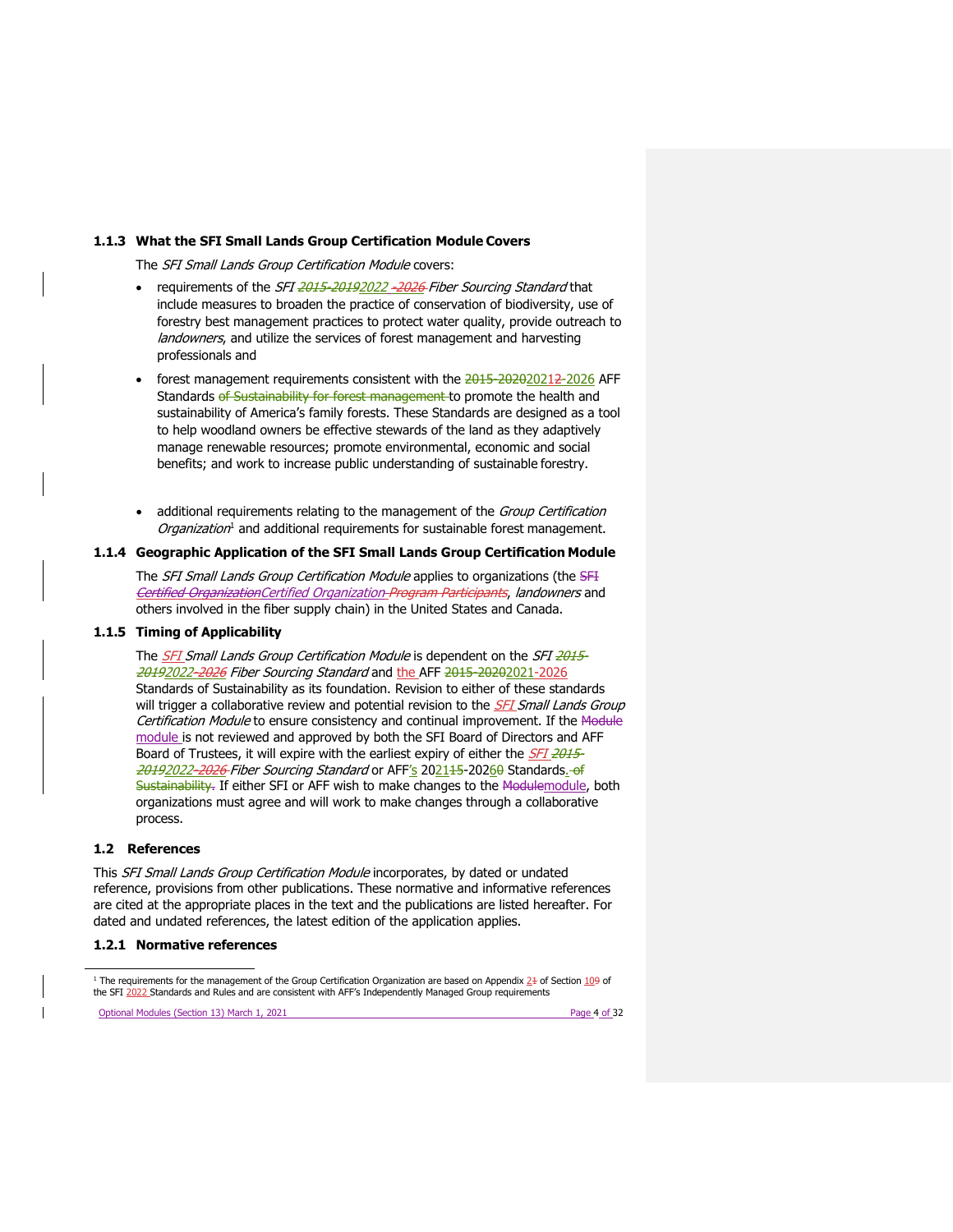- i. ISO/IEC 17021 $\div 2011$  Conformity Assessment Requirements for bodies providing audit and certification of management systems,
- ii. ISO/IEC Guide 2:2004  $-$ -Standardization and Related Activities General Vocabulary
- iii. IAF MD 1:2007 Certification of Multiple Sites Based on Sampling
- iv. SFI 2015-20192022-2026-Standards and Rules:
	- Section 3<sub>2</sub> SFI 202245-2019 Fiber Sourcing Standard
	- Section  $\underline{87}$  SFI Policies
	- Section 109 —– SFI 202215 2019 Audit Procedures and Auditor Qualification and Accreditation
	- Section  $110$  —– Communication and Public Reporting
	- Section 13 Optional Modules
	- Section  $143$  SFI Definitions
- v. Interpretations for the Requirements for the SFI 2022-202615 2019 Standards and Rules

For the purposes of this Module, the relevant definitions given in ISO/IEC Guide 2:2004 apply together with the definitions in the SFI Definitions (Section  $143$ ).

#### **1.2.2 Informative References**

- i. 2021-2026 2015 2020 American Forest Foundation Standards of Sustainability for the American Tree Farm System
- ii. 2015-20202021-2026 American Forest Foundation Standards of Sustainability for the American Tree Farm System Guidance
- iii. 2015-20202021-2026 American Tree Farm System (ATFS) Independently Managed Group (IMG) Standards
- iv. American Tree Farm System (ATFS) Eligibility Requirements
- v. PEFC ST 1002:2018 $\theta$  Group Forest Management Certification
- vi. PEFC ST  $1003:20180 \rightarrow$  Sustainable Forest Management Requirements
- vii. Section  $\frac{76}{2}$  Guidance to SFI 202215 2019 Standards and Rules
- viii. Section 98 SFI Standards Development and Interpretations Process
- ix. Section  $12\frac{1}{2}$  Public Inquiries and Official Complaints

# **1.3 Definitions**

For the purposes of this Modulemodule, the relevant definitions given in ISO/IEC Guide 2:2004 apply together with the definitions in the SFI Definitions (Section  $143$ ) together with the following definitions.

• **certified area**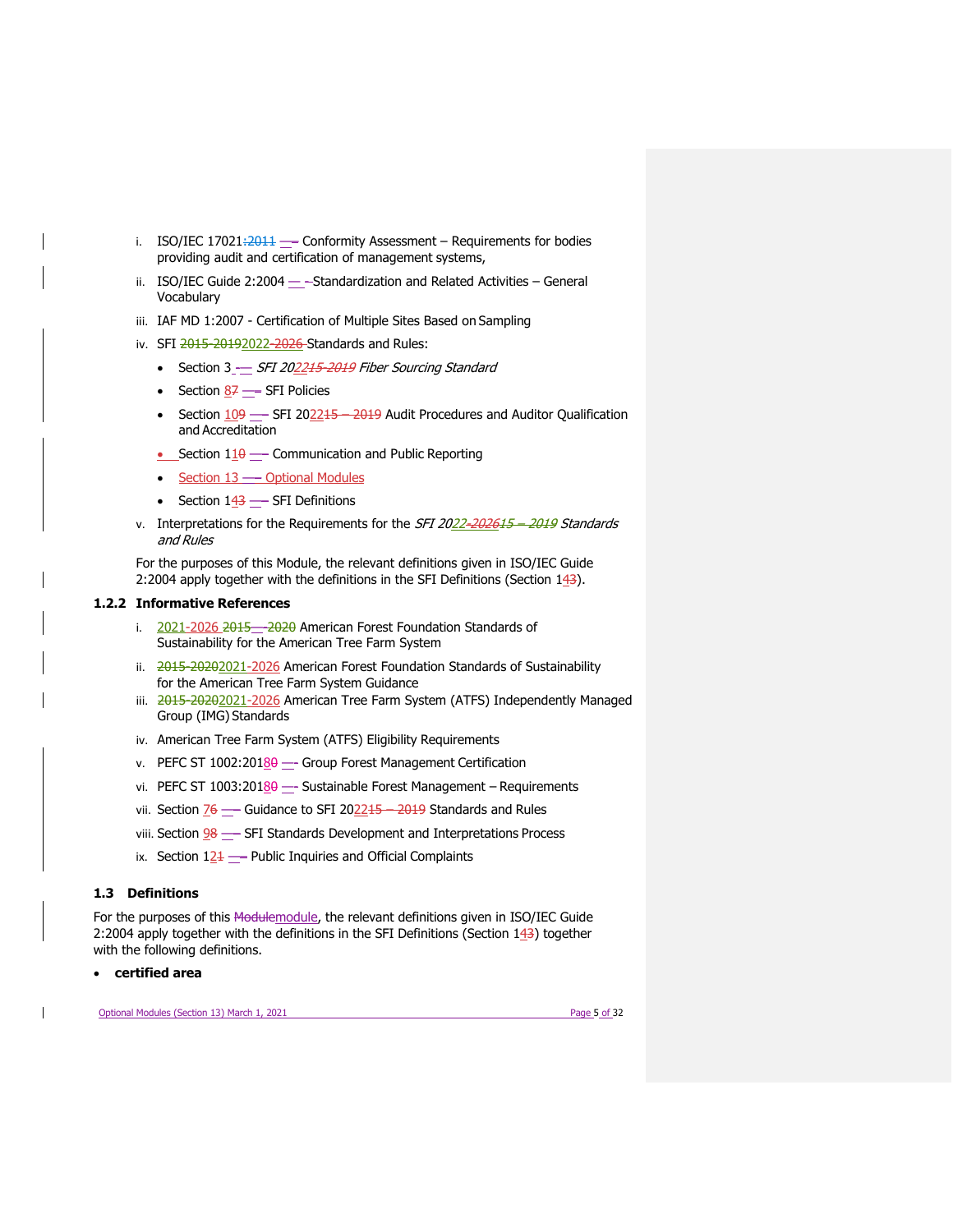The forest area covered by a *group forest certificate* representing the sum of forest areas owned by *landowners* that are Group Members. Lands certified to this module in the United States are certified to the American Tree Farm System (ATFS). Lands certified to this module in Canada are SFI certified.

# • **group certification organization**

A specific type of multi-site organization where forest owners, forest owners' organizations, forest managers, forest products manufacturers or forest products distributors without a pre-existing legal or contractual link can form a group for the purposes of achieving certification and gaining eligibility for a sampling approach to certification audits against this module (Appendix 1 to Section 109 of the SFI Program).

#### • **group forest certificate**

A document confirming that the *group certification organization* complies with the requirements for certification to this module.

#### • **group manager**

An organization with overall responsibility for ensuring the conformity of forest management in the

certified area of the Group Certification Organization to the certification requirements in this module.

The Group Manager must be an SFI Certified OrganizationCertified Organization Program Participant, certified to the SFI 202245-2019 Fiber Sourcing Standard, with a fiber sourcing program that acquires roundwood and/or field-manufactured residual chips.

# • **group member**

Landowners who own land to be certified by the group forest certification or landowner agents covered by the *group forest certificate* who have the legal authority to implement the certification requirements within the wood and fiber supply area.

# • **landowner**

Non-industrial entity or individual that holds title to the property.

# • landowner **agent**

A qualified resource professional, a qualified logging professional, a certified logging companyprofessional, wood producer or other individual or organization that has the legal authority to manage forestland and implement the certification requirements on certified lands at the direction of *landowner* members within the *wood and fiber* supply area.

# **2. SFI SMALL LANDS GROUP CERTIFICATION MODULE PRINCIPLES**

SFI Certified OrganizationCertified Organizations Program Participants believe that

Optional Modules (Section 13) March 1, 2021 Page 6 of 32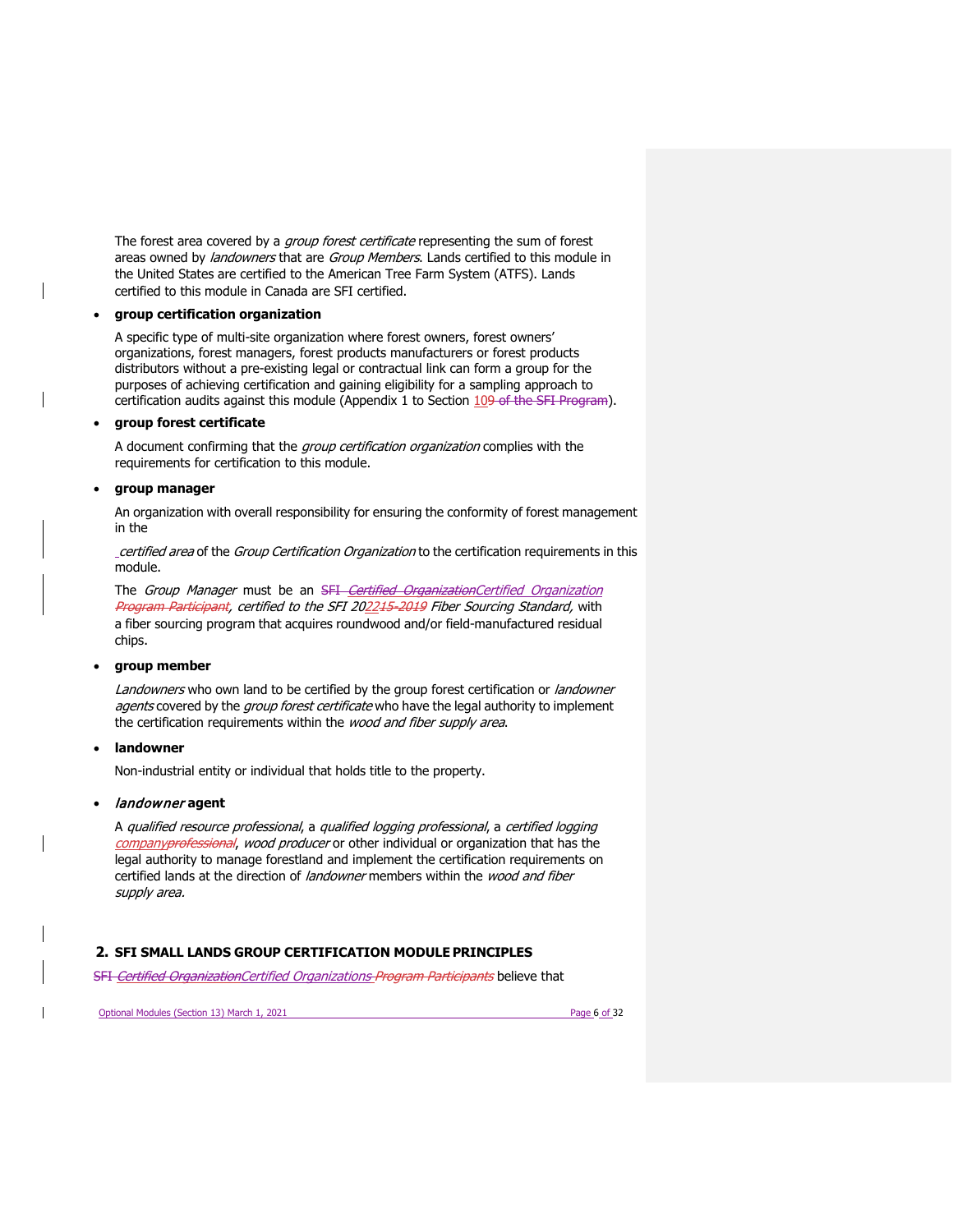non-industrial forest *landowners* have an important stewardship responsibility and a commitment to society, and they recognize the importance of maintaining viable commercial, family forest and conservation forest land bases.

SFI Certified Organization Certified Organizations Program Participants are aware that family forest ownership is made up of large numbers of small forest holdings. The limited revenues from forest management operations on the small properties of these *landowners*; periodicity of their management activities and revenues; as well as a limited financial ability to demonstrate their conformity with forest management certification system requirements, represent significant barriers to forest certification.

SFI Certified OrganizationCertified Organizations Program Participants shall have a written policy (or policies) to implement and achieve the principles defined in SFI 2022 15-2019 Fiber Sourcing Standard together with the following principles in this module:

# **2.1 Voluntary Participation**

The *SFI Small Lands Group Certification Module* is based on a respect for property rights and on the voluntary commitment and participation of both *landowners* and *landowner* agents. Participation in the Group Certification Organization shall not require or bind landowners to harvest and sell timber or to supply the SFI Certified OrganizationCertified Organization-Program Participant; participation also shall not prohibit landowners from participating in another Group Certification Organization outside ATFS or supplying another customer. Any supply commitments shall be stated in separately negotiated contracts between *landowners* and customers, and not as part of the written agreement(s) required by the SFI Small Lands Group Certification Module. SFI and SFI Certified **OrganizationCertified Organizations Program Participants** are committed to compliance with the competition laws of the United States and Canada, and the SFI Small Lands Group Certification Module shall not be construed to conflict with those laws.

#### **2.2 Shared Responsibility**

The SFI Certified OrganizationCertified Organization Program Participant, as the Group Manager and the Group Member have shared responsibility for and commitment to sustainable forestry practices on the land they own, manage or from which they procure raw material.

#### **2.3 Efficiency**

The SFI Small Lands Group Certification Module uses a wood and fiber supply area ("supply area") approach to achieving sustainable forest management  $(e.g.,$  planning or monitoring of forest resources) where the supply area approach is more suitable and efficient due to the limited size and resources of individual *landowners*. The results of the wood and fiber supply area approach must be consistent with and inclusive of the forest management practices implemented by individual *landowners* and/or resource/logging professionals. Lands certified to this module in the United States are certified to the American Tree Farm System (ATFS). Lands certified to this module in Canada are SFI certified.

# **3. REQUIREMENTS FOR MANAGEMENT OF THE GROUP**

Optional Modules (Section 13) March 1, 2021 Page 7 of 32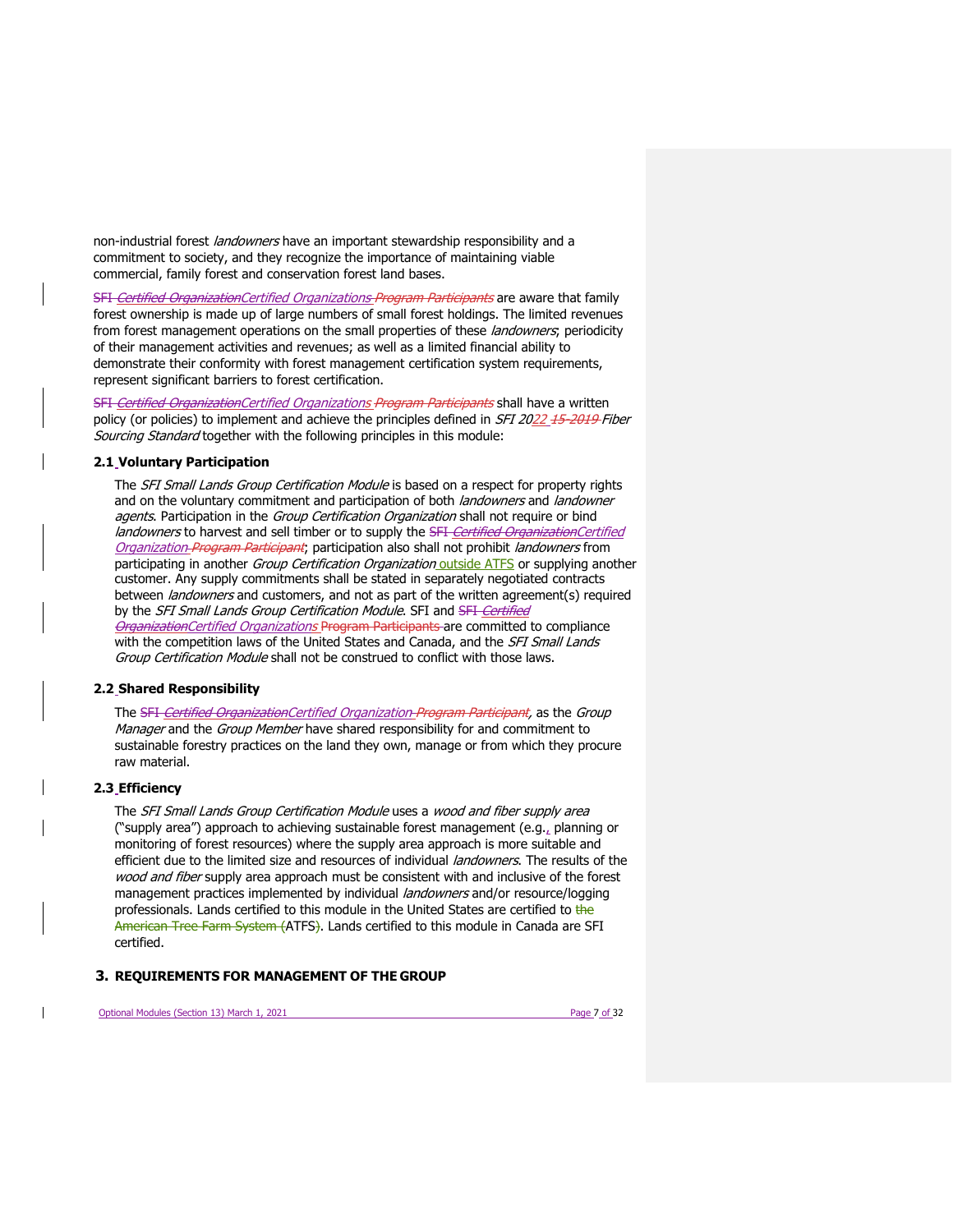# **3.1 Responsibilities of the** Group Manager**[2](#page-7-0):**

- **3.1.1** To ensure a commitment on behalf of the whole Group Certification Organization to establish and maintain practices and procedures in accordance with the requirements of this SFI Small Lands Group Certification Module.
- **3.1.2** To represent the whole *Group Certification Organization* in the certification process, including communications and relationships with the certification body, submission of an application for certification under this module and contractual relationship with the certification body.
- **3.1.3** To form a formal relationship with all *Group Members* based on a written agreement established directly between the Group Manager and each Group Member (every landowner and every landowner agent). The written agreement shall include<sup>[3](#page-7-1)</sup>:
	- The Group Manager's enumeration of the conditions of participation in the group and group forest certificate, including disclosure of Group Member's ineligibility to participate in an ATFS State program or IMG;
	- The Group Manager's right and responsibility to implement and enforce any corrective or preventive measures, and to initiate the suspension of any Group Member from the scope of certification in the event of nonconformity with the requirements of the **SFI** Small Lands Group Certification Module.
	- The Group Member's commitment to comply with the requirements of the SFI Small Lands Group Certification Module;
	- The *Group Member's* agreement to participate and comply with the conditions of membership and forest management operations as recommended in the wood and fiber supply area plan (or their own conforming forest management, where applicable);
	- The Group Member's agreement to be included under the scope of the Group **Manager's**
	- Manager's group forest certificate.
- **3.1.4** To establish procedures for inclusion of new *Group Members* within the -Group Certification Organization including an internal assessment of conformity with the SFI Small Lands Group Certification Module, implementation of corrective and relevant preventive measures.
- **3.1.5** To establish procedures for expulsion of Group Members from the Group Forest Certificate, in cases of unresolved nonconformity, ownership transition or other circumstances, as appropriate, including documentation and timely reporting of decertification.

<sup>&</sup>lt;sup>2</sup> The requirements for the management of the group are based on eligibility criteria of chapter 4.1.1-4.1.4 of Appendix 1 and Appendix 2 to Section 109. In cases where the requirements of this document differ from Appendix 1 to Section 109, the requirements of this document are definitive.

<span id="page-7-1"></span><span id="page-7-0"></span><sup>3</sup> While the written agreement is established directly between the Group Manager and each Group Member, trained landowner agents may facilitate and transmit written agreements between Group Manager and landowner members.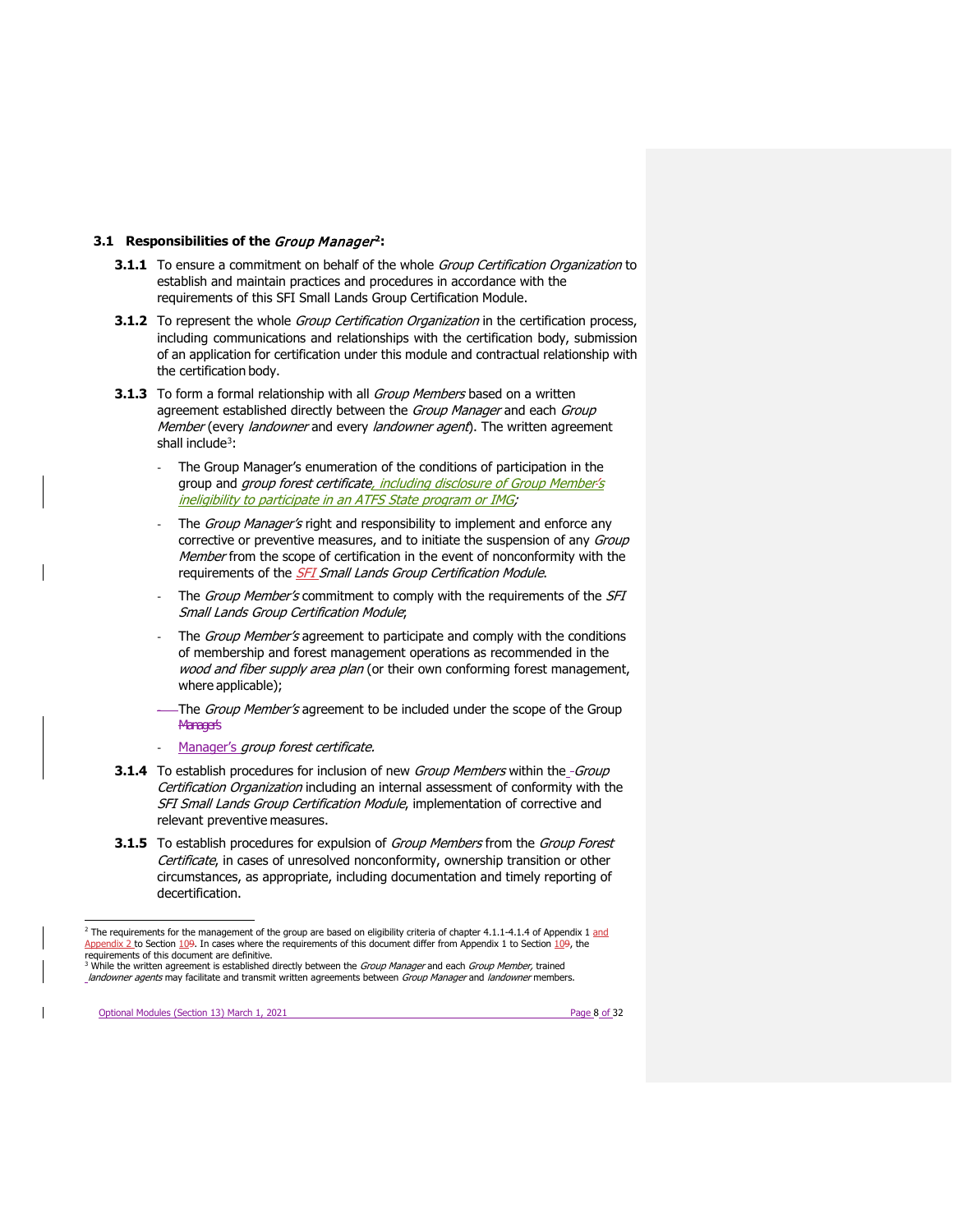- **3.1.6** To maintain and achieve compliance with all requirements of the *SFI 2015* 20192022-2026 SFI Fiber Sourcing Standard that outline relationship between the SFI Certified OrganizationCertified Organization Program Participant, landowners, and resource/logging professionals; and management review and continuous improvement (Objectives  $1, 2, 3, 6, 7$ , and  $10$  and  $11$ ).
- **3.1.7** To establish written procedures for the management of the Group Certification Organization and clearly define and assign responsibilities for sustainable forest management and compliance with the certification requirements of this module.
- **3.1.8** To provide all *Group Members* with information and quidance needed for effective implementation and maintenance of practices and procedures in accordance with the requirements of this SFI Small Lands Group Certification Module<sup>4</sup>.
- **3.1.9** To ensure all *Group Managers* and *Landowner Agents* have been trained to implement the requirements of the module specific to section 4.3 Forest Management Practices<sup>[5](#page-8-0)</sup>.

#### **3.1.10**To keep records on:

- A. the *SFI Program Participant's Certified Organizations'* and the Group Members' conformity with the relevant certification requirements as spelled out by this Small Lands Module.
- B. all Group Members, including their contact details and, for landowner members, identification of their property and its/their sizes $\frac{1}{2}$
- C. the *certified area*;
- D. a record of operations carried out on the forest lands owned by the Group Members to support the internal monitoring program.
- E. the implementation of an internal monitoring program, its review and any preventive and/or corrective measures.
- F. the *wood and fiber supply area* plan as defined in 4.1, and the individualized goals and strategies for *landowners*, and/or the individual landowner management plan as defined in 4.2, as applicable.
- G. In the US, Group Managers share records of items A, B, C and E at least annually with AFF for documentation in the ATFS database to enable verification of the certified status of the certified area. In Canada, Group Managers share records of items A, B, C and E at least annually with SFI.
- **3.1.11**To maintain an annual internal audit or monitoring program sufficient to ensure conformance with the requirements of the SFI Small Lands Group Certification

<span id="page-8-0"></span>Optional Modules (Section 13) March 1, 2021 **Page 9 of 32** Page 9 of 32

<sup>&</sup>lt;sup>4</sup> The Group Manager should within the framework of Objective 3 (Use of Qualified Resource Professionals, Qualified Logging <u>Professional and Certified Logging Companies), O</u>bjective 6 (Training and Education) and Objective 7 (Community Involvement and<br>Landowner Outreach) of the *SFI <del>2015-2019</del>2022-2026 Fiber Sourcing Standard* provide *Group* guidance on the requirements of the SFI Small Lands Group Certification Module that are relevant to them and management operations on their land.

<sup>5</sup> This may be accomplished via ATFS inspector trainings, trainings conducted by SEI Implementation Committees, or other means.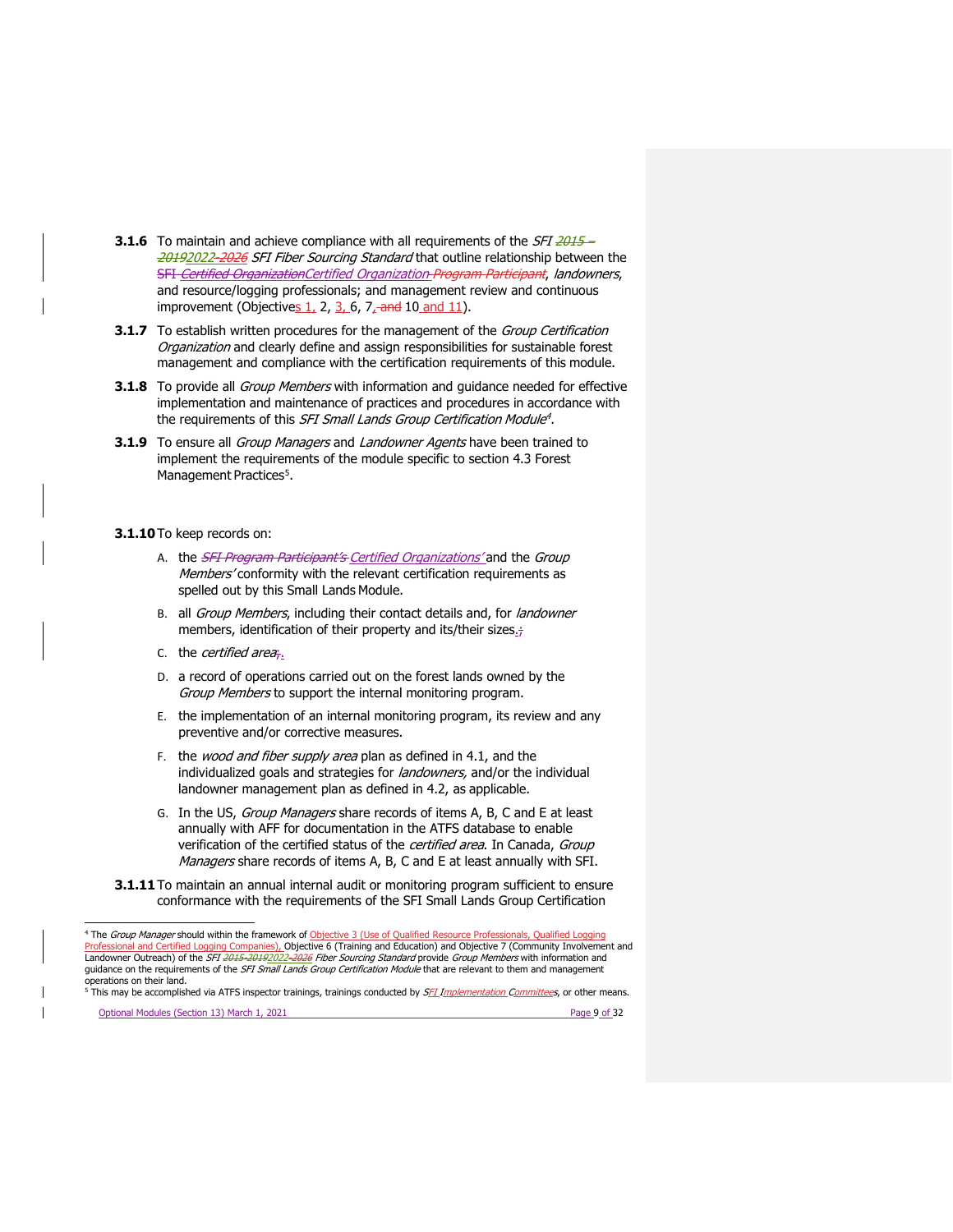Module<sup>[6](#page-9-0)</sup> by the organization and individual *Group Members*. The internal audit or monitoring program can be based on a sampling of Group Members' properties and forest management activities provided that:

- it is based on an appropriate risk management methodology considering the scale and type of *Group Members'* activities; geographical distribution of Group Members; previous non- conformities; information from external parties, etc. and it provides overall confidence in the conformity of the Group Certification Organization and Group Members with the certification requirements;
- the sample is representative considering the number of each type of Group Member (landowner and landowner agents) and their geographical distribution;
- the sample covers all the participating group members and the number of samples equals at least the square root of the total number of participating landowners.
- **3.1.12** To operate a review of the conformity of *Group Members* based on results of internal audit and/or monitoring data sufficient to assess performance of the *Group* Certification Organization as a whole rather than at the individual Group Member's level<sup>[7](#page-9-1)</sup>.
- **3.1.13**To establish corrective and preventive measures if required and evaluate the effectiveness of corrective actions taken.
- **3.1.14** To communicate to the relevant Certification Body those Group Members with serious and continuing non-conformities that have not been resolved and that resulted in the Group Member's expulsion from the group certification organization based on the results of internal audits and/or the monitoring program.
- **3.1.15**To consider within its internal audit/monitoring program information from the Group Member on continuing non-conformities that have been found if the Group Member is part of another group certification organization.
- **3.1.16**For landowners in the United States, to maintain and update the members of the group organization and report to AFF or update the ATFS database to reflect entries and departures of Group Members from the Group Organization.

#### **3.2 Responsibilities of the** Group Members**:**

**3.2.1** To commit through a written agreement with the Group Manager to implement and maintain the relevant requirements<sup>[8](#page-9-2)</sup> of the *SFI Small Lands Group Certification* 

<sup>&</sup>lt;sup>6</sup> The internal audit/monitoring program should accommodate various verification and monitoring mechanisms required by the SFI 202215-2019 Fiber Sourcing Standard.

 $<sup>7</sup>$  The review of the conformity and the corrective and preventive measures should be performed within the framework of</sup> Objective 10 of the SFI 202215-2019 Fiber Sourcing Standard (Management Review and Continuous Improvement).

<span id="page-9-2"></span><span id="page-9-1"></span><span id="page-9-0"></span><sup>&</sup>lt;sup>8</sup> The Group Manager should within the framework of Objective 3 (Use of Qualified Resource Professionals, Qualified Logging Professional and Certified Logging Companies), Objective 6 (Training and Education) and Objective 7 (Community Involvement and Landowner Outreach) of the SFI 202215-2019 Fiber Sourcing Standard provide Group Members with a specific list and guidance on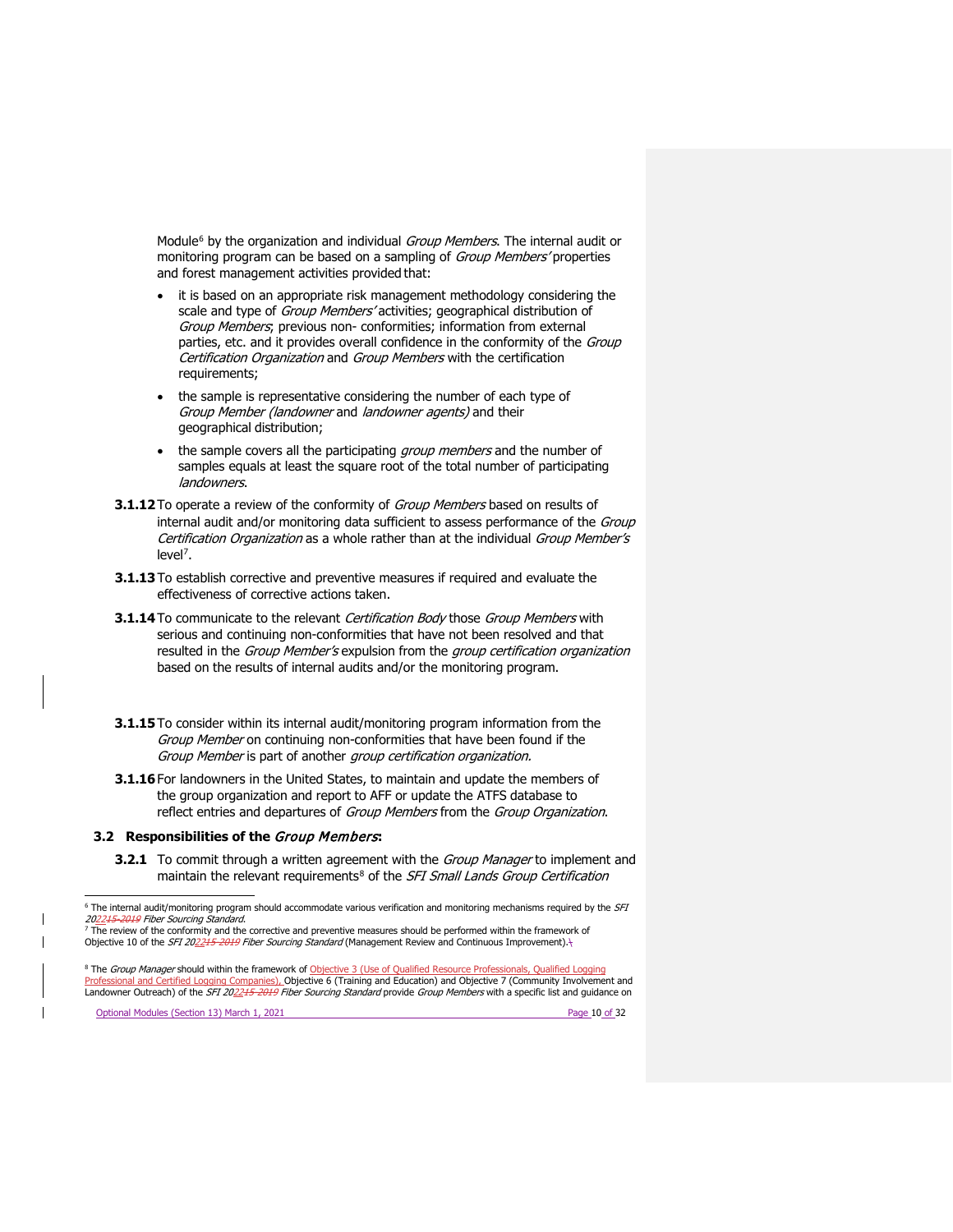Module;

- **3.2.2** To respond effectively to all requests from the Group Manager or a certification body for relevant data, documentation or other information whether in connection with formal audits or reviews or other requirements;
- **3.2.3** To provide full co-operation and assistance in respect of the satisfactory completion of audits, reviews, monitoring, relevant routine inquiries or corrective actions; and
- **3.2.4** To implement relevant corrective and preventive actions required by the *Group* Manager; and-
- **3.2.5** To inform the *Group Manager* of any continuing non-conformities if the *Group* Member is part of another group certification organization.

# **4. REQUIREMENTS FOR SUSTAINABLE FOREST MANAGEMENT**

The Group Manager shall ensure compliance of the Group Certification Organization with the requirements outlined in SFI  $\frac{2015}{20192022-2026}$  $\frac{2015}{20192022-2026}$  $\frac{2015}{20192022-2026}$  Fiber Sourcing Standard<sup>9</sup> and the following additional requirements outlined in 4.1 the Wood and Fiber Supply Area Plan and 4.3 Forest Management Practices on Certified Area.

# **4.1** Wood and Fiber Supply Area **Plan**

The Group Manager shall develop and update a wood and fiber supply area plan that adequately covers the fiber procurement area by the Group Certification Organization. The plan shall:

- **4.1.1** Be based on a long-term resource analysis including periodic or ongoing forest inventory, mapping and monitoring of forest resources; and include or be based on analysis of social, environmental and economic impacts of forest operations on forest resources;
- **4.1.2** Promote the maintenance and enhancement of the quantity of forest resources. Promote afforestation of agricultural and treeless land into forests. Identify risks of conversion of forests to non-forest uses and measures to mitigate this risk.
- **4.1.3** Be consistent with applicable legislation and land-use plans;
- **4.1.4** Include a description of forest resources, their different uses and functions, and objectives for their management;
- **4.1.5** Include analysis and determination of long-term sustainable harvest levels by monitoring growth and drain trends across the wood and fiber supply area. The monitoring system shall identify trends and develop forest management activities, on the certified area, to promote sustainable harvesting levels on the wood and fiber supply area.

<span id="page-10-0"></span>Optional Modules (Section 13) March 1, 2021 **Page 11 of 32** Page 11 of 32

the requirements of the SFI Small Lands Group Certification Module that are relevant to them and management operations on their land.

<sup>&</sup>lt;sup>9</sup> This list and guidance also includes Interpretations for the Requirements for the SFI 2022<del>15 – 2019</del> Standards and Rules relevant to the SFI 202215-2019 Fiber Sourcing Standard or to the additional requirements.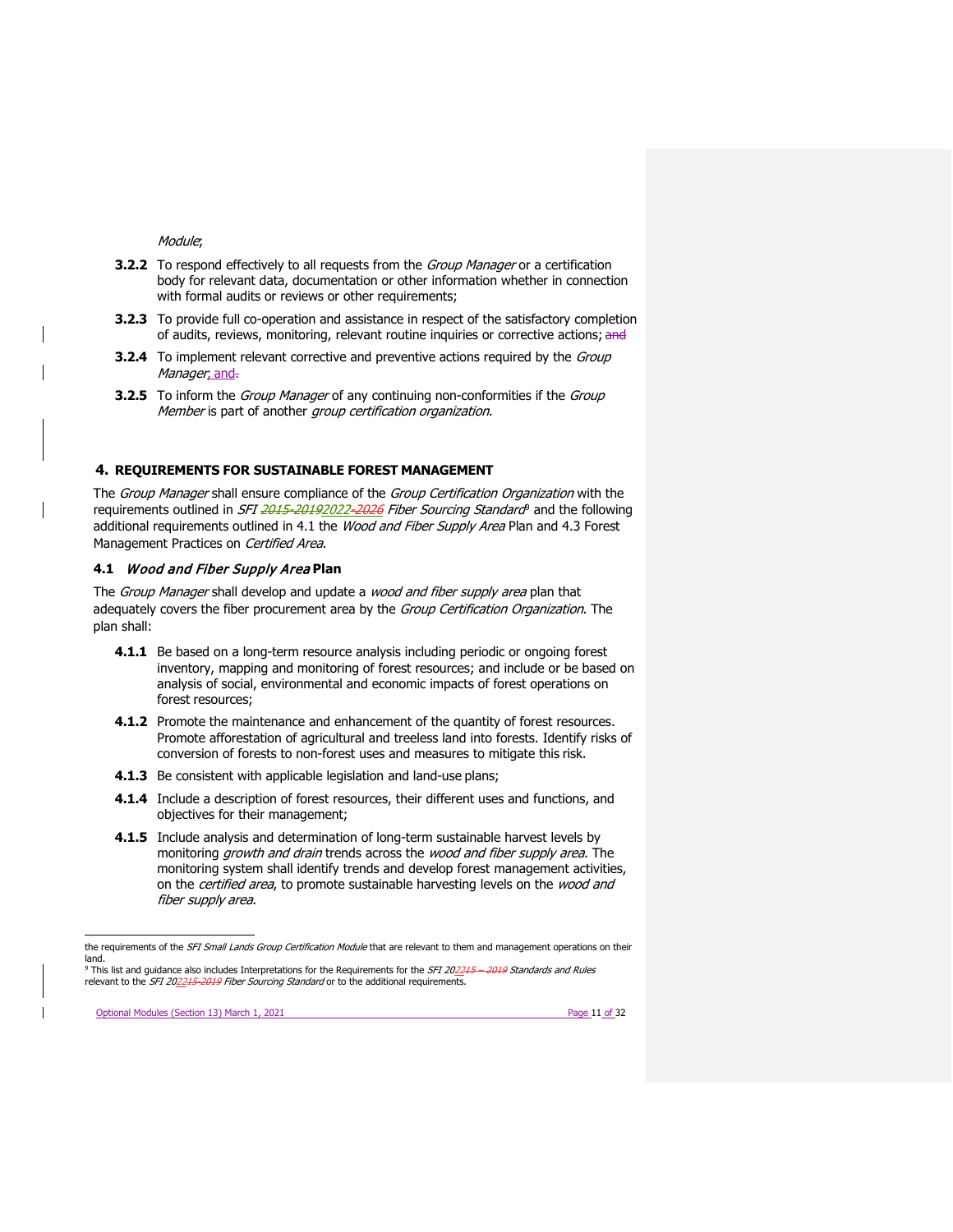- **4.1.6** Include a review of non-timber activities and opportunities (e.g., conservation of soil, air and water quality, carbon, biological diversity, wildlife and aquatic habitats, recreation and aesthetics); and sustainable management and use of those nontimber forest products that are affected by forest management practices;
- **4.1.7** Review results of monitoring of harmful agents, such as environmentally or economically undesirable wildfire, pests, diseases, invasive exotic plants and animals and list or provide information on measures to protect forests from those agents to maintain and improve long-term forest health, productivity and economic viability;
- **4.1.8** Include identification and mapping of sensitive sites and areas with high biodiversity values on the certified area and the wood and fiber supply area;
- **4.1.9** Include identification and mapping of areas with specific water and soil protection functions, including steps to ensure their protection, maintenance and enhancement of their protective functions;
- **4.1.10** Include description of appropriate silviculture and regeneration methods to achieve forest management objectives identified in 4.1 and 4.3;
- 4.1.11 Be made available to the relevant *landowners* and/or *landowner agents* and provide the basis for the SFI Certified OrganizationCertified Organization's Program Participant's verification, internal audit or monitoring program<sup>10</sup>;
- **4.1.12**Be made publicly available, except confidential business and personal information and other information made confidential by legislation or for the protection of cultural sites or sensitive natural resources.; and
- **4.1.13** Identify *landowner* goals and strategies and silviculture for achieving those goals to be applied to each individual landowner appropriate to the size, scale and intensity of small lands certified via the module.

# **4.2.** Group Member's **Management Plan**

In the event that a landowner, or landowner agent, opts to have and implement a written forest management plan for an individual group member, it shall be consistent with the size of the ownership and the scale and intensity of the forest activities.

- **4.2.1** Management plan shall be active, adaptive and embody the *landowner'*s current objectives, remain appropriate for the land certified and reflect the current state of knowledge about natural resources and sustainable forest management.
- **4.2.2** Management plan shall:
	- a. Describe current forest conditions, landowner's objectives, management activities aimed at achieving landowner's objectives, document a feasible strategy for activity implementation and include a map accurately depicting significant forest-related resources.

<span id="page-11-0"></span>Optional Modules (Section 13) March 1, 2021 **Page 12 of 32** Page 12 of 32

<sup>&</sup>lt;sup>10</sup> The Objective 3 (Use of Qualified Resource Professionals, Qualified Logging Professional and Certified Logging Companies), Objective 6 (Training and Education) and Objective 7 (Community Involvement and Landowner Outreach) of the SFI 202215 Fiber Sourcing Standard provides a framework for communicating the content of the forest management plan or its relevant parts to landowners, resource and logging professionals and for its on-the ground implementation.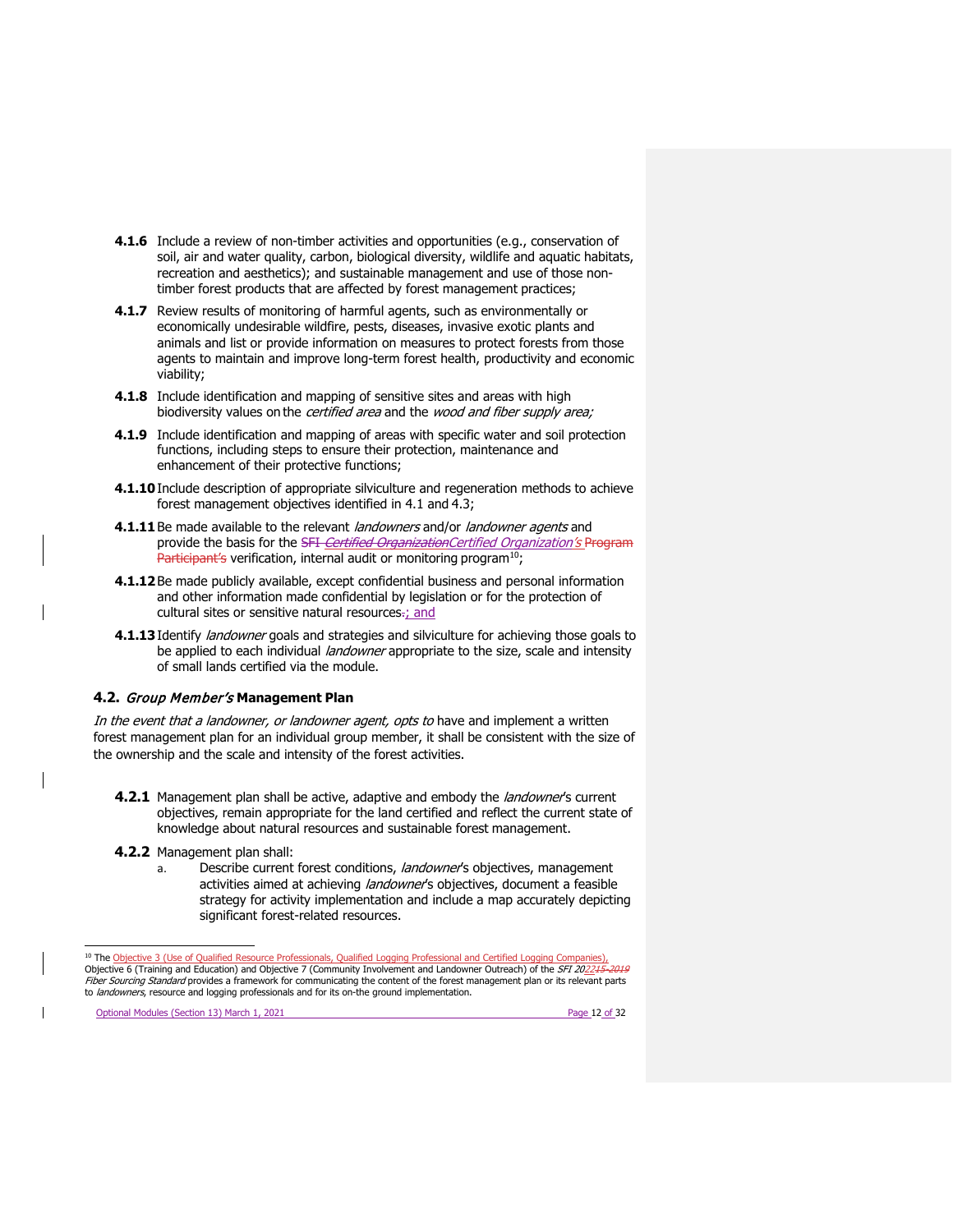- b. Demonstrate consideration of the following resource elements: forest health, soil, water, wood and fiber production, threatened or endangered species, special sites, invasive species and Forests of Recognized Importance<sup>[11](#page-12-0)</sup> (in the United States) or Forests with Exceptional Conservation Value (in Canada). Where present and relevant to the property, the plan shall describe management activities related to these resource elements.
- c. Where present, relevant to the property and consistent with *landowner's* objectives, the plan preparer should consider, describe and evaluate the following resource elements: fire, wetlands, desired species, recreation, forest aesthetics, biomass and carbon.
- **4.2.3** The *Landowner* or *landowner agent* should monitor for changes that could interfere with the management objectives as stated in management plan. When problems are found, reasonable actions are taken.

#### **4.3 Forest Management Practices on** Certified Area

The Group Manager shall ensure through a verifiable monitoring system that:

- **4.3.1** Landowner shall comply with all relevant federal, state, provincial, county, and municipal laws, regulations and ordinances governing forest management activities.
	- 4.3.1.1 Landowner shall comply with all relevant laws, regulations and ordinances and will correct conditions that led to adverse regulatory actions, if any.
	- 4.3.1.2 *Landowner* should obtain advice from appropriate qualified natural resource professionals or qualified contractors who are trained in, and familiar with, relevant laws, regulations, and ordinances.
- **4.3.2** Reforestation or afforestation shall be achieved by a suitable process that ensures adequate stocking levels.
	- 4.3.2.1 Harvested forest land shall achieve adequate stocking of desired species reflecting the *landowner's* objectives, within five years after harvest, or within a time interval as specified by applicable regulation. Reforestation or afforestation shall achieve adequate stocking of desired species reflecting the landowner's objectives, within five years after regeneration harvest, or an appropriate time frame for local conditions, or within a time interval as specified by applicable regulation.
- **4.3.3** Landowner shall meet or exceed practices prescribed by state or provincial forestry best management practices that are applicable to the property.
	- 4.3.3.1 Landowner shall implement specific state or provincial forestry **bBest** mManagement pPractices that are applicable to the property.
	- 4.3.3.2 Landowner shall minimize road construction and other disturbances within riparian zones and wetlands.

<span id="page-12-0"></span><sup>&</sup>lt;sup>11</sup> Globally, regionally and nationally significant large forest landscape areas of exceptional ecological, social, cultural or biological values. These forests are evaluated at the landscape level, rather than the stand level, and are recognized for a combination of unique values, rather than a single attribute.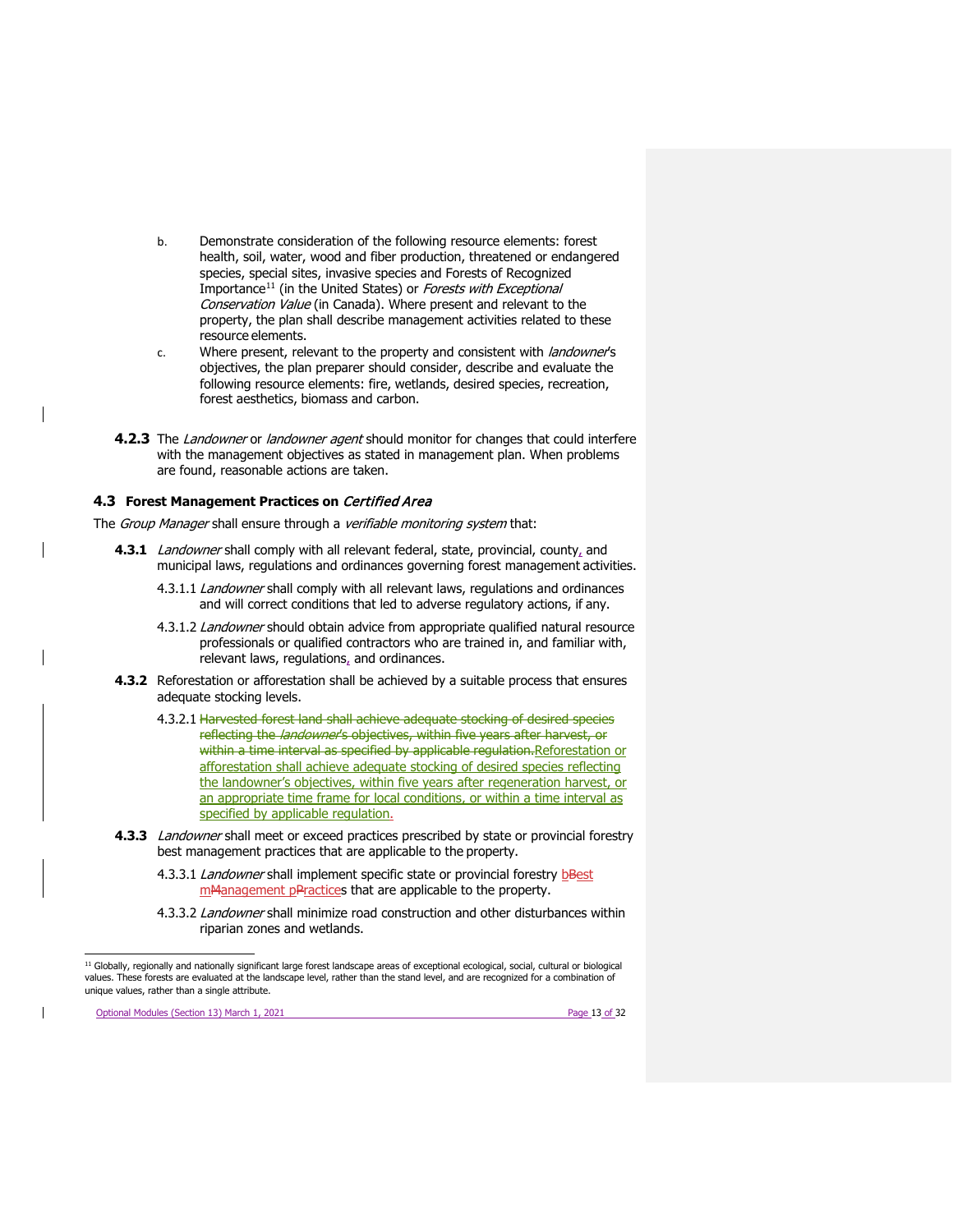- **4.3.4** Landowner shall consider a range of forest management activities to control pests, pathogens, and unwanted vegetation.
	- 4.3.4.1 Landowner should evaluate alternatives to pesticides for the prevention or control of pests, pathogens, and unwanted vegetation to achieve specific management objectives.
	- 4.3.4.2 Pesticides used shall be approved by the Environmental Protection Agency (EPA) in the United States or the Pest Management Regulatory Agency (PMRA) of Health Canada, and applied, stored, and disposed of in accordance with EPA or PMRA approved labels and by persons appropriately trained, licensed, and supervised.
- **4.3.5** When used, prescribed fire shall conform with *landowner'*s objectives and all applicable rules, laws, and regulations.pre-fire planning.
	- 4.3.5.1 Prescribed burns shall conform with the landowner's objectives and state and local laws and regulations. Prescribed fire shall conform with the landowner's objectives and all national, federal, state, provincial and local laws and regulations.
- **4.3.6** Forest management activities shall protect habitats and communities occupied by threatened or endangered species as required by law.
	- 4.3.6.1 Landowner shall confer with natural resource agencies, state or provincial natural resource heritage programs (i.e., NatureServe databases), qualified natural resource professionals or review other current sources of information to determine occurrences of threatened or endangered species on the property and their habitat requirements.
	- 4.3.6.2 Forest management activities shall incorporate measures to protect identified threatened or endangered species on the property.
- **4.3.7** Landowner should address the desired species and/or desired forest communities when conducting forest management activities, if consistent with landowner's objectives.
	- 4.3.7.1 Landowner should consult available and accessible information on management of the forest for desired species and/or forest communities and integrate it into forest management.
- **4.3.8** Landowner should make practical efforts to promote forest health.
	- 4.3.8.1 *Landowner* should make practical efforts to promote forest health, including prevention, control or response to disturbances such as wildland fire, invasive species and other pests, pathogens or unwanted vegetation, to achieve specific management objectives.
- **4.3.9** Where present, forest management activities should maintain or enhance Forests of Recognized Importance (in the United States) or Forests with Exceptional Conservation Value (in Canada).
	- 4.3.9.1 Appropriate to the scale and intensity of the situation, forest management activities should incorporate measures to contribute to the conservation of identified Forests of Recognized Importance (in the United States) or

Optional Modules (Section 13) March 1, 2021 Page 14 of 32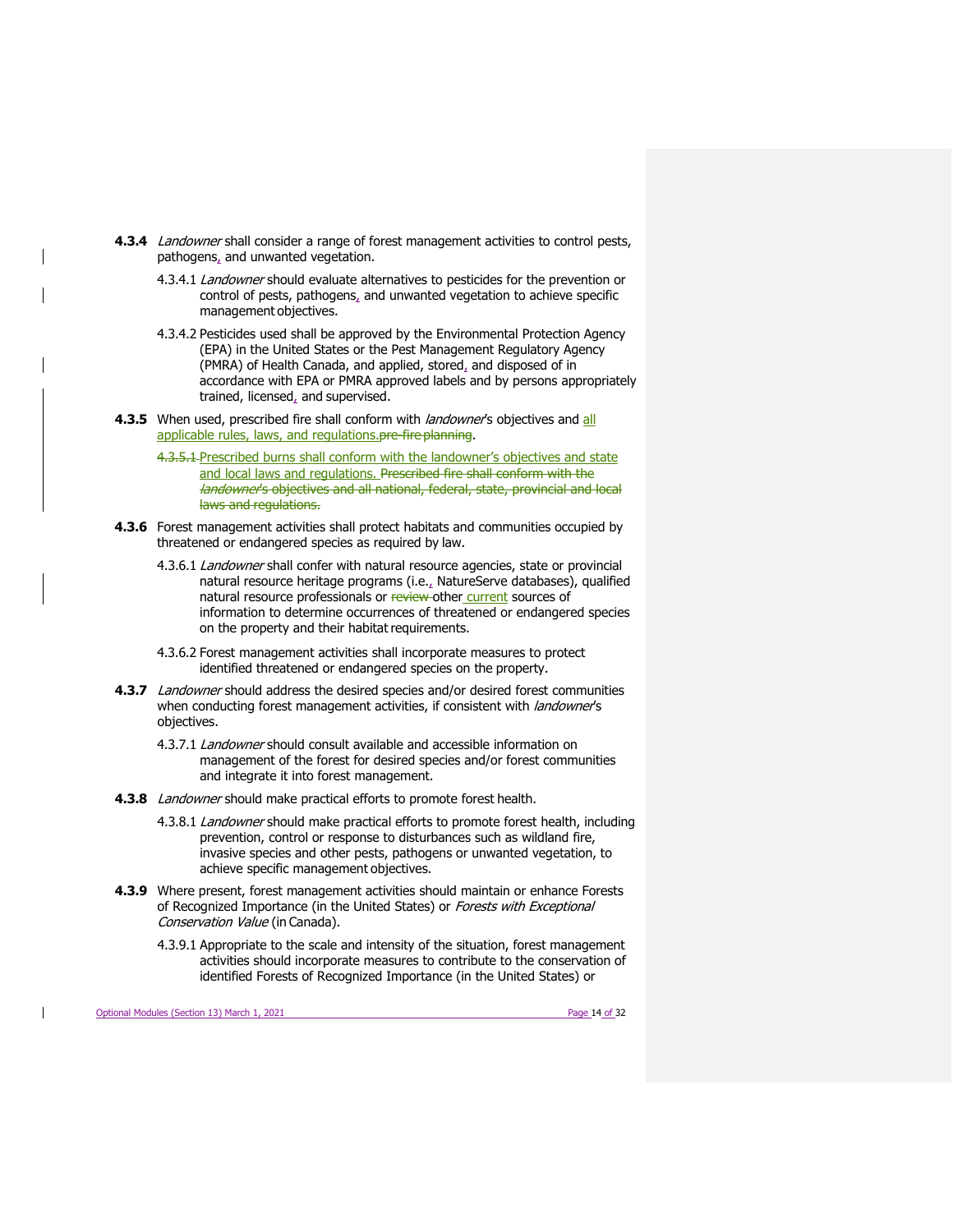Forests with Exceptional Conservation Value (in Canada).

- **4.3.10** Landowner should manage the visual impacts of forest management activities consistent with the size of the forest, the scale and intensity of forest management activities and the location of the property.
	- 4.3.10.1 Forest management activities should apply visual quality measures compatible with appropriate silvicultural practices.
- **4.3.11**Forest management activities shall consider and maintain any special sites relevant on the property.
	- 4.3.11.1 Landowner shall make a reasonable effort to locate and protect special sites appropriate for the size of the forest and the scale and intensity of forest management activities.
- **4.3.12** Landowner should use qualified natural resource professionals and qualified contractors when contracting for services.
	- 4.3.12.1 Landowner should seek qualified natural resource professionals and qualified contractors.
	- 4.3.12.2 Landowner should engage qualified contractors who carry appropriate insurance and comply with appropriate federal, state, provincial and local safety and fair labor rules, regulations, and standard practices.
	- 4.3.12.3 Landowners should retain appropriate contracts or records for forest product harvests and other management activities to demonstrate conformance to the Standardsstandards.
- 4.3.134.3.12.4 *Landowner* or designated representative shall monitor forest product harvests and other management activities to ensure they conform to their objectives. Landowner shall monitor forest product harvests and other management activities to ensure they conform to their objectives.

4.3.13.14.3.12.4 Harvest, utilization, removal, and other management activities shall be conducted in compliance with the *landowner's* objectives and to maintain the potential of the property to produce forest products and other benefits sustainably.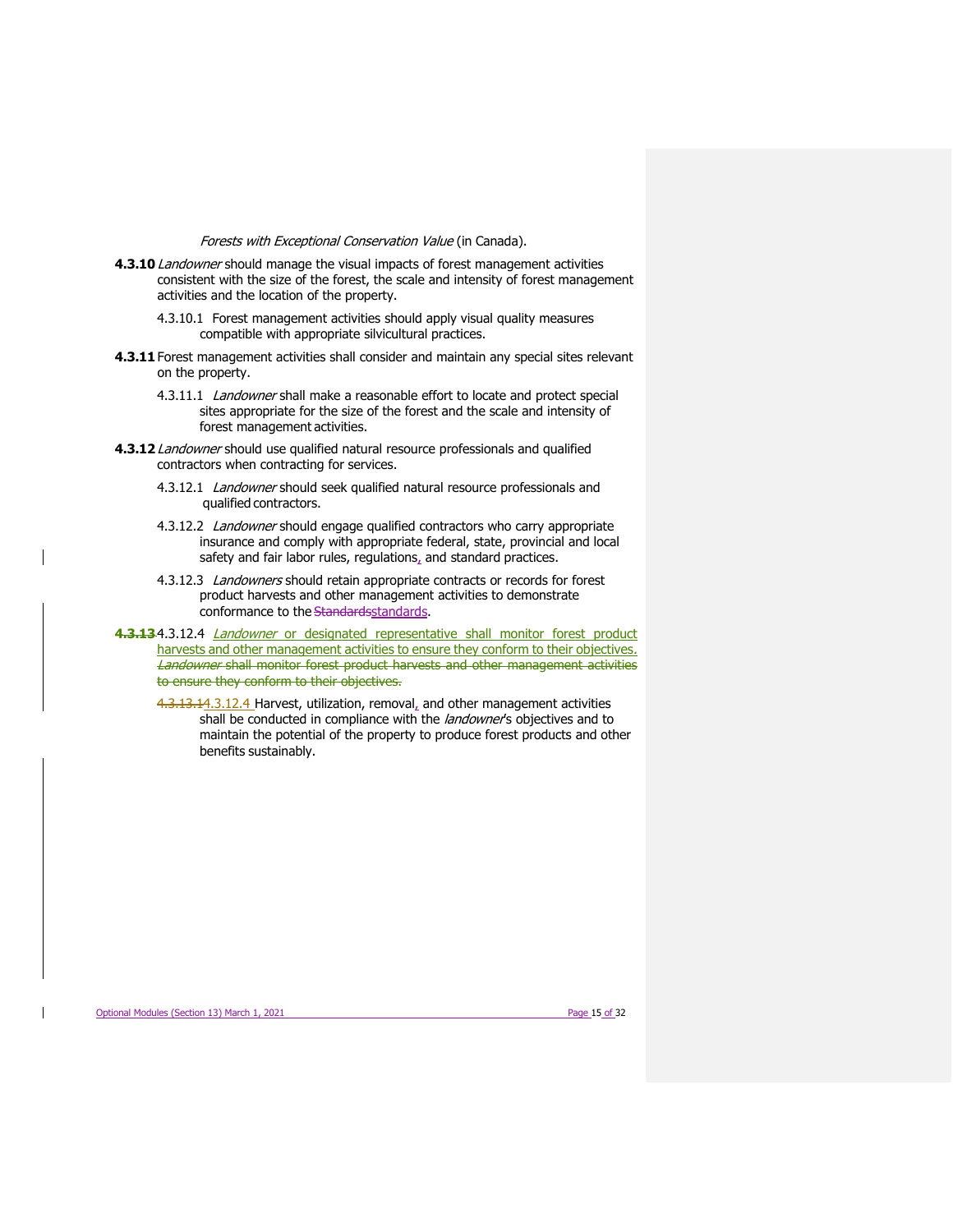# **SFI Small-Scale Forest Management Module for Indigenous Peoples, Families and Communities**

# **1. 1. 1 GENERAL**

# 1.1 Scope

 The SFI Small-Scale Forest Management Module for Indigenous Peoples, Families and Communities (the Modulemodule) applies to individual small-scale forests and to groups of small-scale forests co-operating for the purposes of obtaining sustainable forest management certification.

The Module-module offers the owners and managers of these forests the opportunity to participate in a group *certification organization* and benefit from the economies of scale afforded by working with a group of forest owners and managers of forest licenses.

Forestland converted to other land uses shall not be certified to this SFI Small-Scale Forest Management Module for Indigenous Peoples, Families and Communities. This does not apply to forestlands used for forest management infrastructure such as forest roads, log processing areas, recreation trails or hunting. Land used for purposes other than forest management are not within the scope of this Modulemodule.

# **1.21.2** Eligibility for certification under the *SFI Small-Scale Forest Management Module* for Indigenous Peoples, Families and Communities

Any small-scale forest owned or managed by Indigenous peoples, families, or communities where the area in timber production does not exceed 20,000 hectares ha-is eligible for certification to the Modulemodule. The total area certified to the Module module may exceed 20,000 hectares when the non-timber producing areas and areas managed for conservation or recreation purposes are included.

Small-scale forest properties and forest licenses between 5,000 and 20,000 ha-hectares must be under the management of a forestry professional.

Small-scale forests include but are not limited to:

- Small forest properties or woodlots;
- British Columbia Woodlot Licences;
- Forestlands owned or managed by municipalities/counties or First Nations or Metis communities (e.g., First Nations Woodland Licenses —– British Columbia; County Forests — Ontario); and
- Crown forest licensed to communities (e.g., Community Forest Agreement British Columbia; Lots Intramunicipaux - Quebec; Community Forests - Nova Scotia).

Forests with more than 20,000 hectares of land managed for timber production shall certify to the SFI 202245-2019 Forest Management Standard.

1.1.3 What the SFI Small-Scale Forest Management Module for Indigenous Peoples, Families and Communities does

Optional Modules (Section 13) March 1, 2021 **Page 16 of 32** Page 16 of 32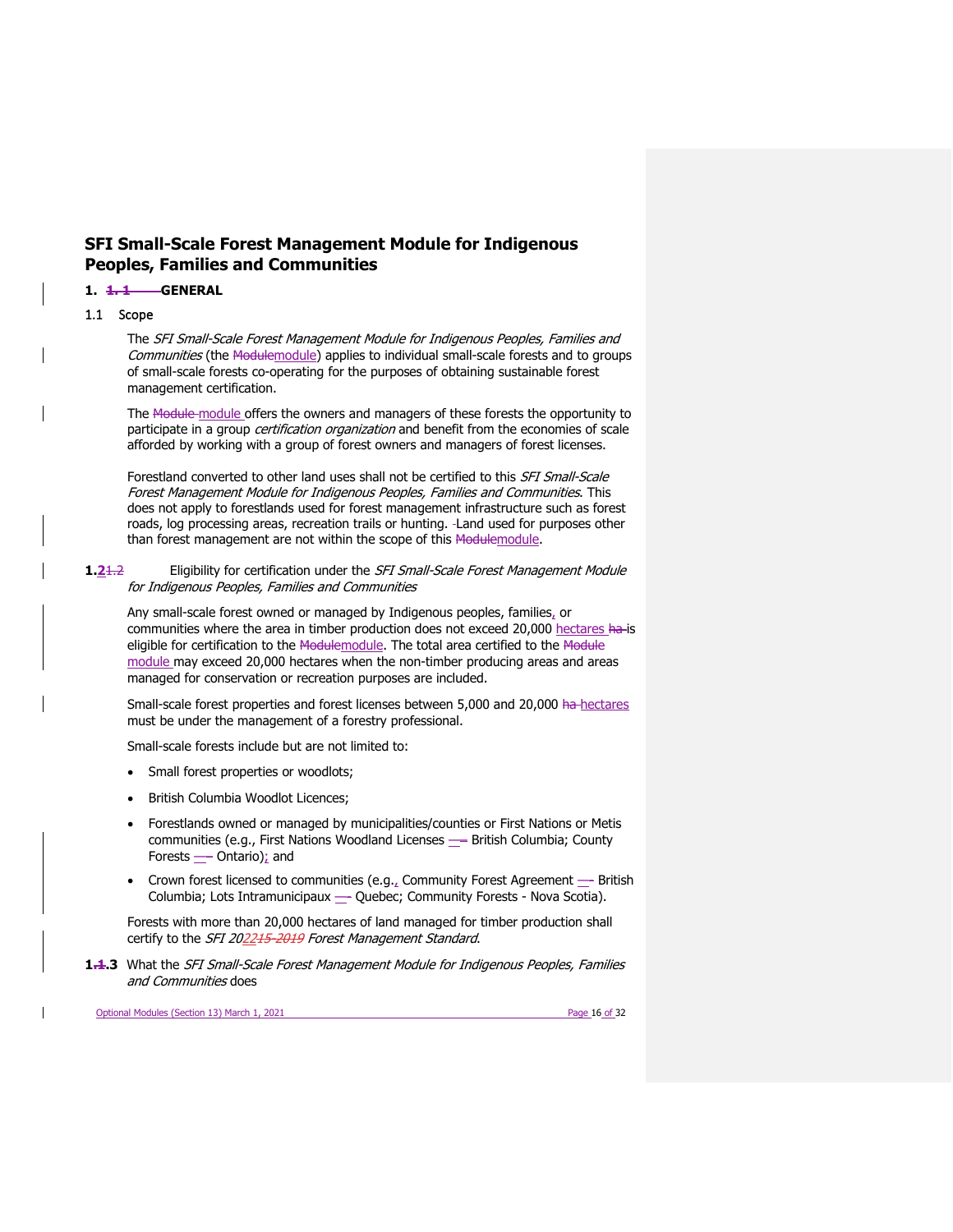The Module-module offers a pathway to certification for individual forests or for a group of forests operating as a certification organization under a single certificate. The Module module allows *members* to sell fiber as *certified forest content* and satisfies the requirements for the use of SFI 2022 Chain-of-Custody Standard labels.

The certification organization as defined in this Module-module can provide the management structure to implement a carbon-offset protocol.

**1.1.4** What the SFI Small-Scale Forest Management Module for Indigenous Peoples, Families and Communities covers:

The Module covers:

- requirements of the SFI 202245-2019 Forest Management Standard applicable to small-scale managed forests and includes measures to broaden practices to address the conservation of *biodiversity*, the use of forestry *best management practices* to protect water quality and quantity, soil health and productivity, reforestation and the use of forest management and harvesting professionals;
- additional requirements for sustainable forest management that are applicable to small-scale managed forests; - and
- requirements relating to the management of the group certification organization<sup>[12](#page-16-0)</sup>.
- **1.1.5** Geographic Application of the SFI Small-Scale Forest Management Module for Indigenous Peoples, Families and Communities

The Module-module applies to individual managed forests and *certification organizations* in Canada.

# **2. REFERENCES**

This mModule incorporates, by dated or undated reference, provisions from other publications. These normative and informative references are cited at the appropriate places in the text and the publications are listed hereafter. For dated and undated references, the latest edition of the application applies.

# **1.2.1** Normative references

- i. ISO/IEC 17021: $\frac{2015}{1}$  Conformity Assessment Requirements for bodies providing audit and certification of management systems
- ii. ISO/IEC Guide 2:2004  $-$  Standardization and Related Activities General Vocabulary
- iii. SFI 202245-2019 Standards and Rules:
	- Section 2 SFI 202215-2019 Forest Management Standard
	- Section  $\underline{87}$  SFI Policies

<span id="page-16-0"></span>Optional Modules (Section 13) March 1, 2021 **Page 17 of 32** Page 17 of 32

<sup>&</sup>lt;sup>12</sup> The requirements for the management of the group certification organization are based on Appendix  $2\pm$  of Section  $109$  of the SFI 202215-2019 Standards and Rules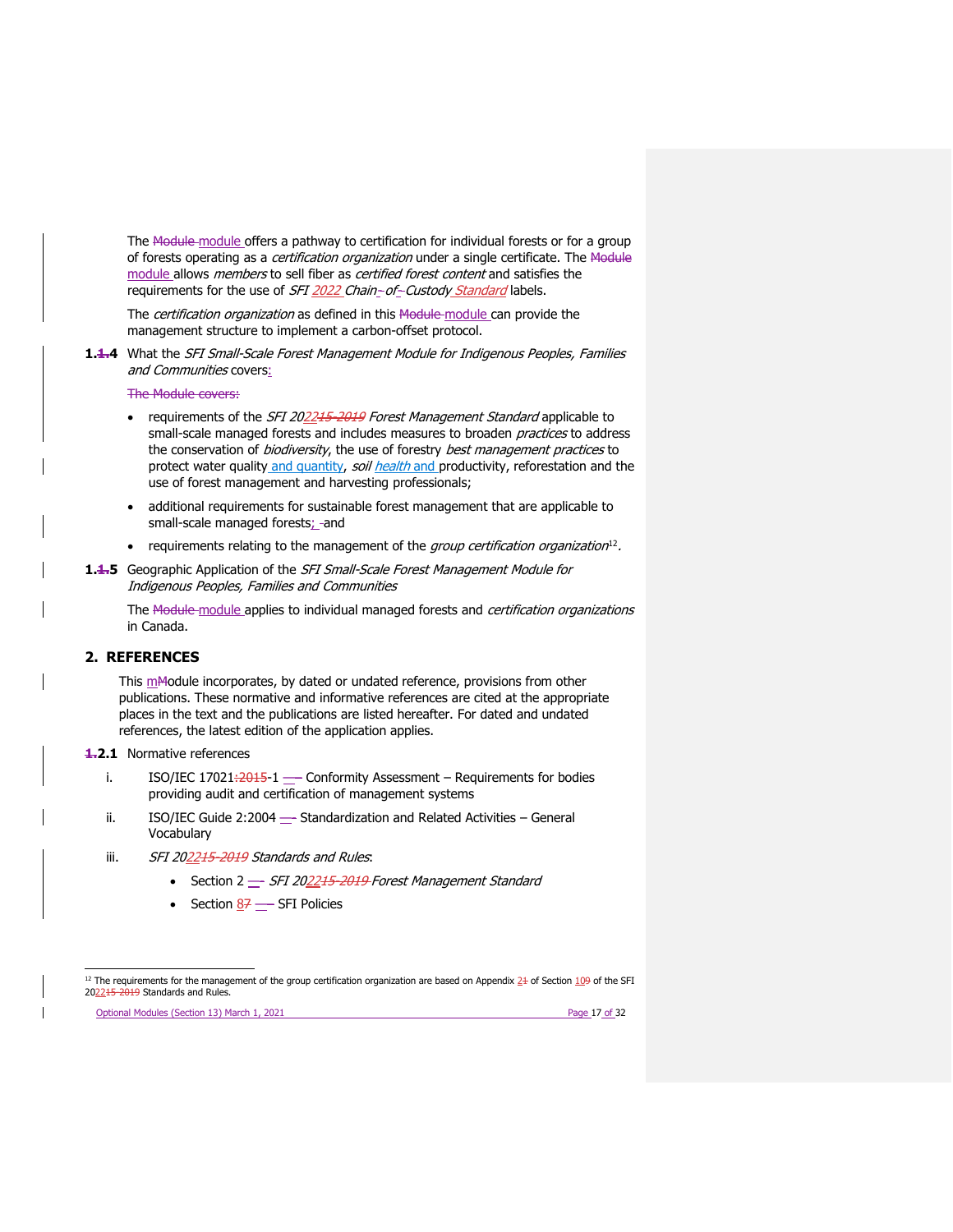- Section  $109$  —– SFI 2022<del>15 2019</del> Audit Procedures and Auditor Qualification and Accreditation
- Section  $110$  —– Communication and Public Reporting
- Section  $1\overline{3}2$  —– Optional Modules
- Section  $143$  SFI Definitions
- iv. Interpretations for the Requirements for the SFI 202245 2019 Standards and Rules For the purposes of this Modulemodule, the relevant definitions given in ISO/IEC Guide 2:2004 apply together with the definitions in the SFI Definitions (Section  $143$ ).

# **1.2.2** Informative References

- i. PEFC ST  $1002:20180$  Group Forest Management Certification
- ii. PEFC ST 1003:2018 $\theta$  Sustainable Forest Management Requirements
- iii. Section 4  $-$  SFI 202215-2019 Chain-of-Custody Standard
- iv. Section 65 Rules for Use of SFI On-Product Labels and Off-Product Marks
- v. Section  $\frac{76}{10}$  Guidance to SFI 2022  $\frac{15}{10}$  2019 Standards and Rules
- vi. Section  $98 \longrightarrow$  SFI Standards Development and Interpretations Process
- vii. Section  $12\frac{1}{2}$  Public Inquiries and Official Complaints

#### **2.12.3** Definitions

For the purposes of this SFI Small-Scale Forest Management Module for Indigenous Peoples, Families and Communities, the relevant definitions given in ISO/IEC Guide 2:2004 apply together with the definitions in the SFI Section 143 —- Definitions**,** together with the following definitions.

# • **certified area**

The area covered by a valid SFI Small-Scale Forest Management Module for Indigenous Peoples, Families and Communities certificate.

#### • **commercial harvesting operations**

Wood harvested for sale or trade.

#### • **certification organization**

An organization established to coordinate and manage a certification program for a group of small-scale forests in order to obtain economies of scale and efficiency and gaining eligibility for a sampling approach to certification audits (see Appendix 1 to Section  $109 -$ - Audit Procedures and Auditor Qualifications and Accreditation).

#### • **forest certificate**

A document confirming that an individual small-scale forest or *members* of a *certification* organization conform to the requirements for certification to the SFI Small-Scale Forest Management for Indigenous Peoples, Families and Communities.

• **manager** 

Optional Modules (Section 13) March 1, 2021 **Page 18 of 32** Page 18 of 32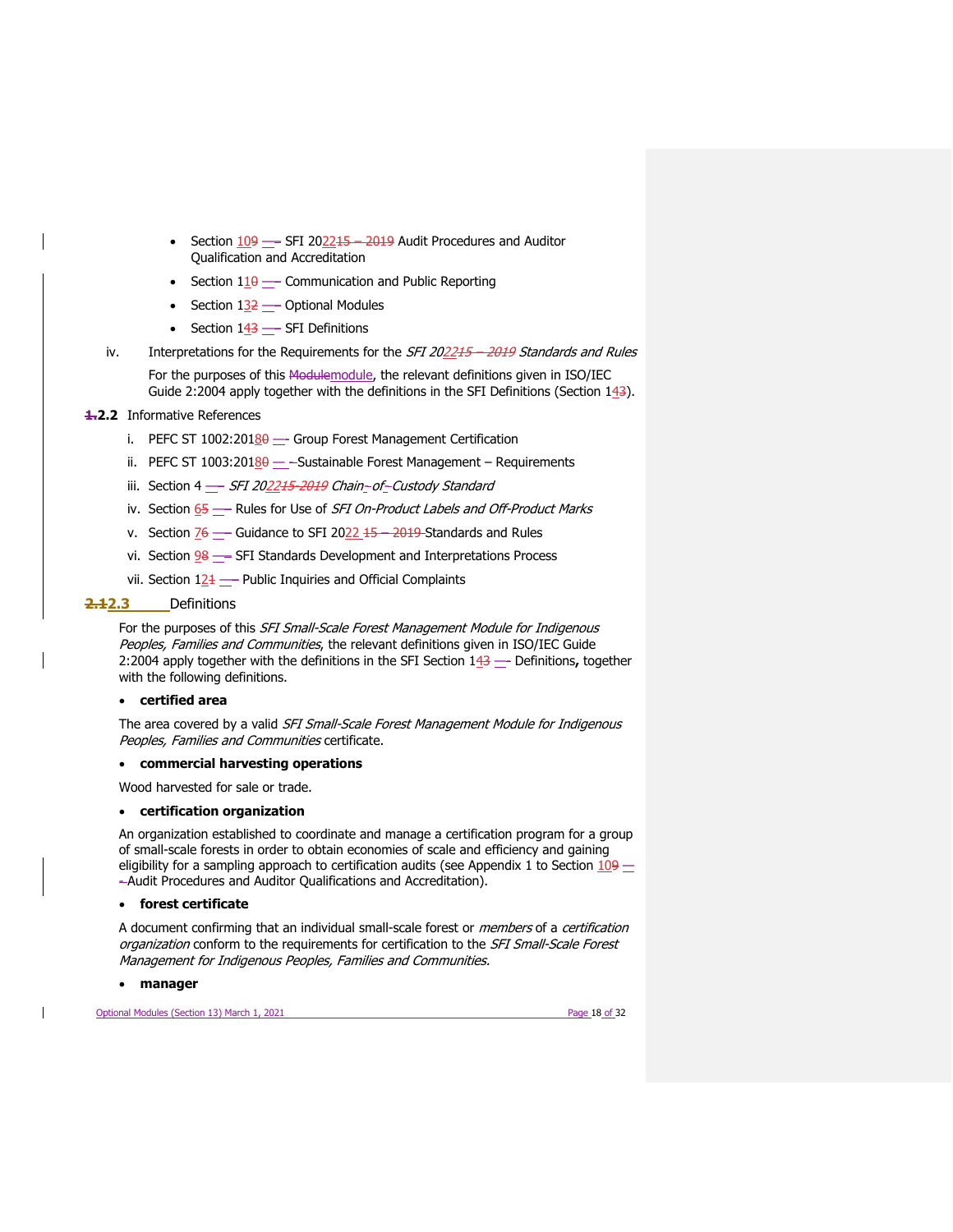The *manager* may be a forest owners' association, a forest management consultant or an individual who undertakes the organization and management of the certification organization.

#### • **member**

A landowner, or a *land manager* duly authorized by the *member*, who has agreed to join the *certification organization* and conform with the requirements of the SFI Small-Scale Forest Management Module for Indigenous Peoples, Families and Communities.

# • **land manager**

An individual or organization authorized by the *member*/license holder to manage their forestland within the *certified area* and has the ability and management authority to implement the certification requirements of the SFI Small-Scale Forest Management Module for Indigenous Peoples, Families and Communities.

# • **personal use**

Firewood or logs cut for personal use, not for sale or trade, limited to 50 cubic metres per year.

#### • **special sites**

Sites that include geologically unique or culturally important features.

# • **species at risk**

Threatened and Endangered Species as identified by the Committee on the Status of Endangered Wildlife in Canada or by a provincial committee on Species at Risk or are listed in provincial endangered species or species at risk legislation.

# • **sustainable forest management**

The management of forests and forestland in a way and at a rate that maintains their biodiversity, productivity, regeneration capacity, vitality, and potential to fulfil ecological, economic, and social functions.

# • **Small-scale forest property or forest license**

A forest on fee-simple, private land, owned by an individual, group of investors or a municipality or county. British Columbia Woodlot Licensees and public forests licensed to Indigenous peoples and Metis communities and Community Forests (public forestland licensed to a community) that meet the size requirements in clause 1.1.2 are eligible to participate in an SFI Small-Scale Forest Management Module for Indigenous Peoples, Families and Communities certification program.

# **3.** SFI SMALL-SCALE FOREST MANAGEMENT MODULE FOR INDIGENOUS PEOPLES, FAMILIES AND COMMUNITIES**: PRINCIPLES**

The SFI principles for this Module-module are based on a belief that forest landowners and managers have an important stewardship responsibility and a commitment to society, and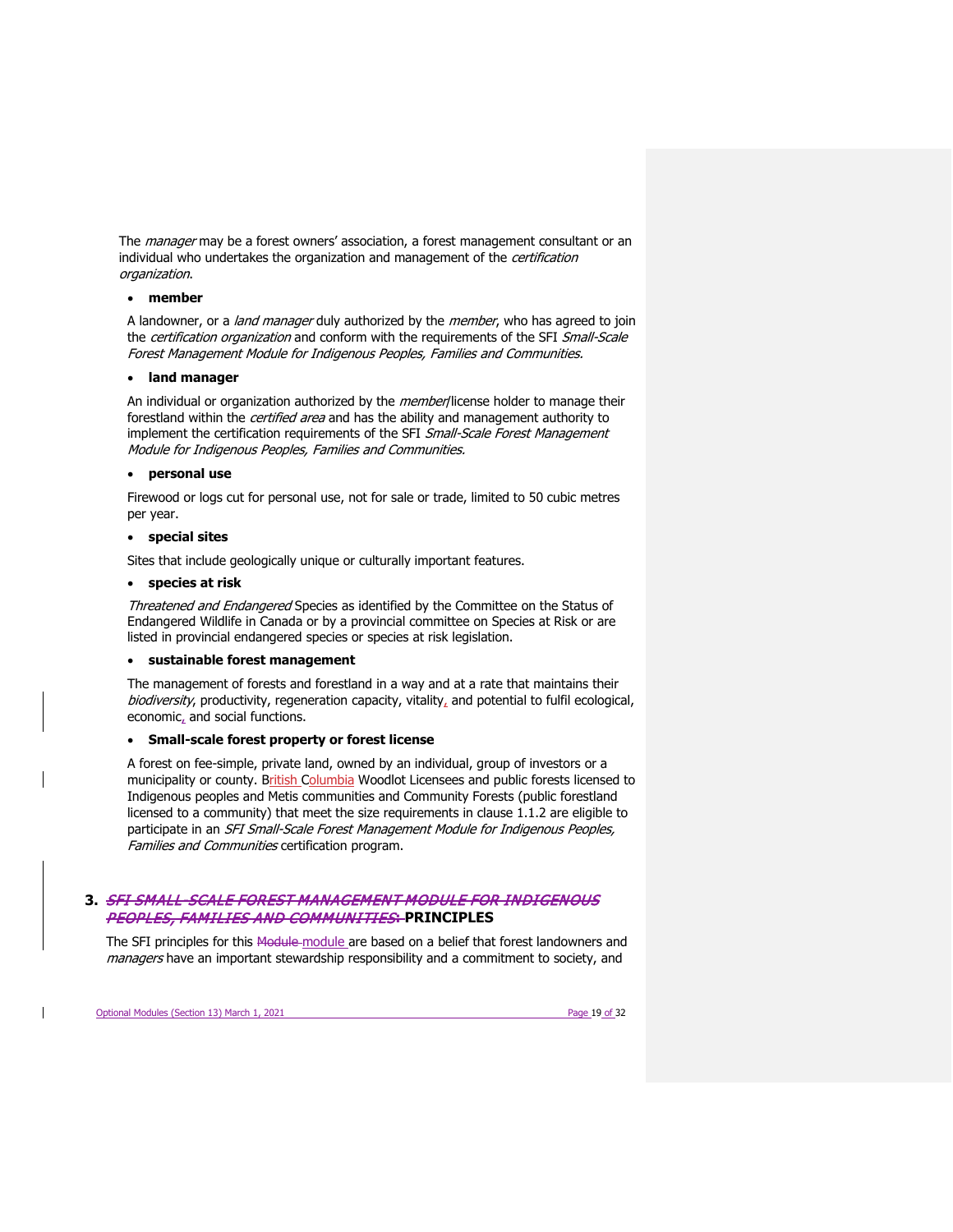that they recognize the importance of maintaining viable commercial, family and community forest and conservation forestlands.

Private forest ownership in Canada consists of more than 450,000 forestland owners. In addition, there are many parcels of land under forest management, held by communities and Indigenous peoples. The limited revenues from forest management operations on these properties, their periodic management activities, and revenues, as well as a limited financial ability to demonstrate their conformity to the requirements of a forest management certification system, present significant barriers to certification.

Group certification is designed to capture economies of scale and management efficiency by grouping numbers of forest properties together under one group certification organization to improve management and facilitate auditing and certification to the requirements of the Modulemodule.

Certification organizations certified to the Module-module shall have written procedures to implement and achieve the requirements included in the Module-module together with the following principles:

#### 23.1 Voluntary Participation

The Module module is based on a respect for property rights and on the voluntary commitment and participation of *members* and land managers. Participation in the certification organization shall not require or bind members to harvest and sell timber. SFI and SFI Certified OrganizationCertified Organizations Program Participants are committed to compliance with the competition laws of Canada, and the Module-module shall not be used to conflict with those laws.

# 23.2 Shared Responsibility

The manager and the member have shared responsibility for and commitment to sustainable forestry practices on the land they own and /or manage. The manager has additional responsibility for setting up the policies, and procedures that ensure conformance with the requirements detailed in section  $43.1$ .

# 32.3 Efficiency

The Module module uses a group certification approach to *sustainable forest* management (e.g., planning or monitoring of forest resource management) where this approach is more suitable and efficient due to the limited property size and resources of individual forest *members* or *managers*.

# 32.4 Certified Forest Content

The Module module uses a combination of i) one or more forest management objectives covering the health and productivity of the certified area and ii) management plans for individual forestlands consistent with the size of the forest, the management objectives of the forest landowners, members and-/-or land managers and the scale of management activities.

#### 32.5 Continual improvement

The Module-module fosters a continual improvement approach where individual forest landowners certified to the Module-module or *members* of the group certification

Optional Modules (Section 13) March 1, 2021 **Page 20 of 32** Page 20 of 32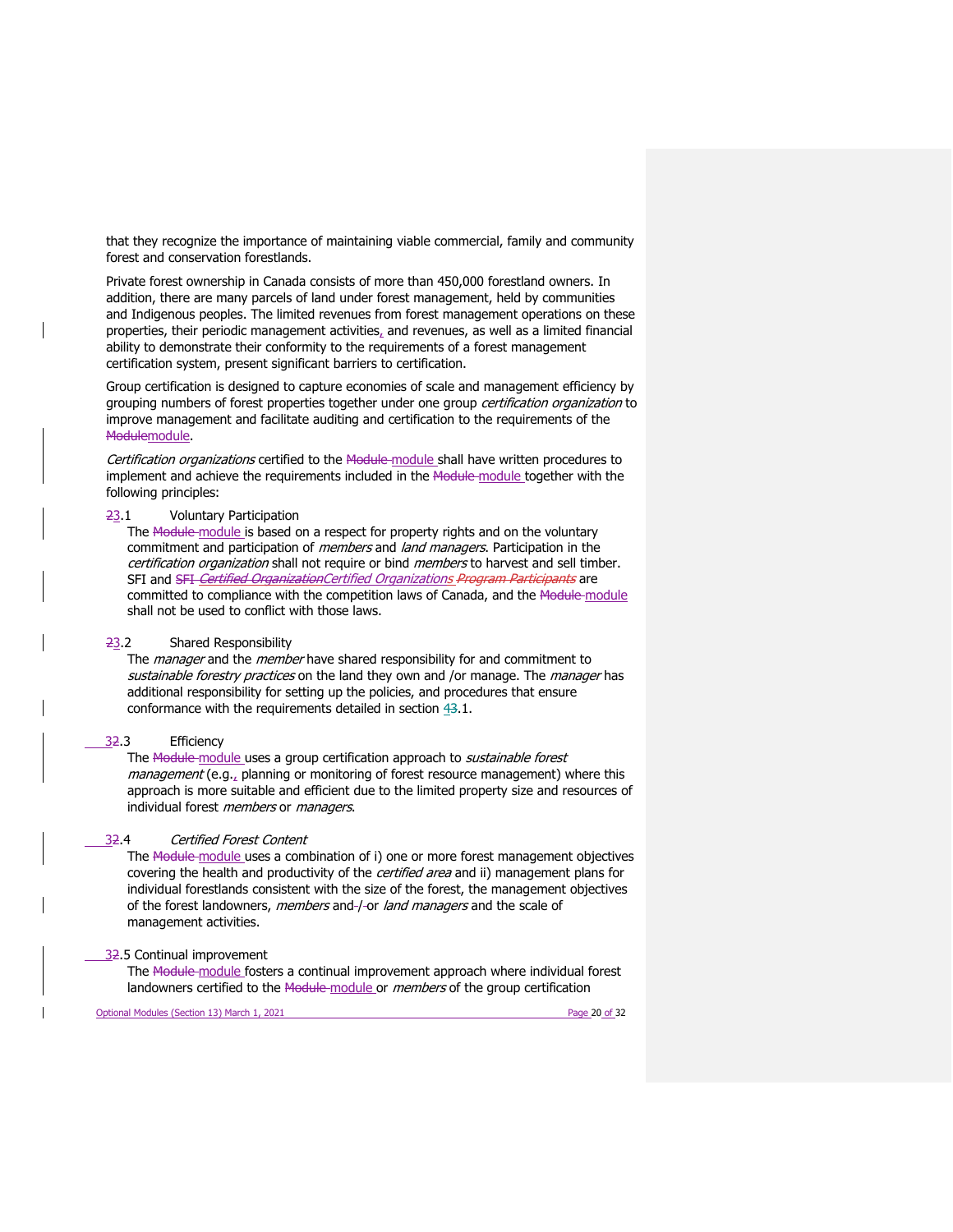improve their overall performance to meet the requirements of the Module-module over the life of the certification.

The *manager* is required under  $43.1$  to monitor *members'* conformance to the forest management *practices* listed under part 46 of the Modulemodule. The agreement between the *manager* and *members* shall define the conditions under which fiber from the certified area shall be sold as SFI certified forest content.

# **4. REQUIREMENTS FOR MANAGEMENT OF THE GROUP**

- 34.1 Responsibilities of the group *manager*<sup>[13](#page-20-0)</sup>:
	- $34.1.1$  Provide a commitment<sup>[14](#page-20-1)</sup> on behalf of the *certification organization* to establish and maintain *practices* and procedures in accordance with the requirements of this Modulemodule.
	- 34.1.2 Represent the *certification organization* in the certification process, including communications and relationships with the certification body, submission of an application for a certification audit and the contractual relationship with the certification body.
	- 34.1.3 Establish a formal relationship with each *member* based on a written agreement that shall include the *member's* commitment to participate in the group and comply with the conditions of membership, the requirements of the Module-module and have their lands included in the forest certificate. The written agreement shall:
		- i. cover general information on the size and location of the property, the owner's management objectives,
		- ii. give the *manager* access to the *member's* management plan and
		- iii. give the *manager* the authority to identify and require any corrective or preventive measures and to initiate the suspension of any *member* from the forest certificate in the event of continuing nonconformity with the requirements of the Modulemodule.
	- 34.1.4 Establish procedures for inclusion of new *members* within the *certification* organization including an internal assessment of conformity with the Module module as well as identification and implementation of corrective and preventive measures. The procedures will include receiving and reviewing applications from new participants, management plans and a field inspection of the managed forest to identify conditions that may require corrective action.

34.1.5 Maintain and achieve conformance with all requirements of the Modulemodule.

<span id="page-20-1"></span><span id="page-20-0"></span>Optional Modules (Section 13) March 1, 2021 **Page 21 of 32** Page 21 of 32

<sup>&</sup>lt;sup>13</sup> The requirements for the management of the group are based on eligibility criteria in chapter 4.1.1-4.1.4 of Appendix  $21$  to Section  $109$ . In cases where the requirements of this document differ from Appendix  $21$  to Section  $109$ , the requirements of this document are definitive.

The requirement for *member* commitment is consistent with a requirement for a policy (or policies) to maintain and achieve principles of the SFI Small-Scale Forest Management Module for Indigenous Peoples, Families and Communities and the principles of the SFI 202215-2019 Forest Management Standard.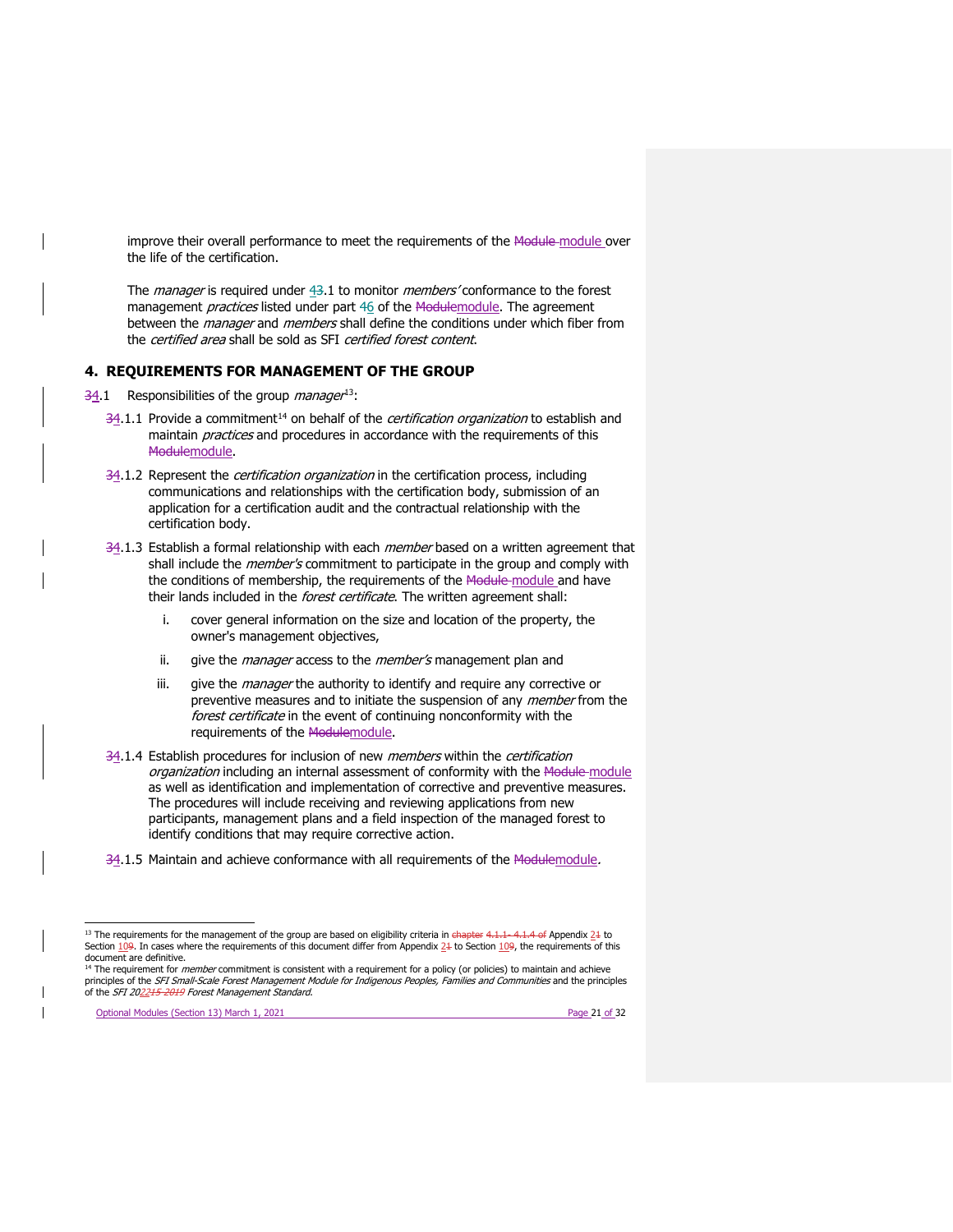- 34.1.6 Establish written procedures for the management of the *certification organization* and clearly define and assign responsibilities for sustainable forest management and conformance with the requirements for certification.
- $\frac{34}{17}$ .1.7 Provide all *members* with information and guidance needed for effective implementation and maintenance of *practices* and procedures in accordance with the requirements of this Modulemodule. This includes:
	- i. information sessions on various aspects of *sustainable forest management* and best management practices.
	- ii. information on *Species at Risk* found in the region their habitat and requirements for protection.
	- iii. information on provincial and local regulations applicable to forest management.
- 34.1.8 Keep records on:
	- i. all *members*, including their contact details, identification of their property and the *certified area*;
	- ii. the total area covered by the group forest certificate;
	- iii. *commercial harvesting operations* carried out on the forests owned/managed by the group *members*;
	- iv. the internal monitoring program and audits;
	- v. the *members'* conformity with the certification requirements and
	- vi. forest management objectives as defined in part 64.
- $34.1.9$  Maintain an annual monitoring program sufficient to ensure conformance with the requirements of the Module-module by the certification organization and individual members. The monitoring program shall be based on members' reports of commercial harvesting operations and a sampling of members' properties provided:
	- i. it is based on an appropriate risk management methodology considering:
		- a. the scale and type of members' activities (commercial harvesting operations, road/trail construction, pesticide use or reforestation);
		- b. geographic distribution of *members* within the area covered by the certification organization;
		- c. categories of forestland ownership and size and
		- d. previous non-conformities;
	- ii. the number of sites sampled equals at least the square root of the total number of participating members who have reported management activities in accordance with Part  $64$  during the interval between the annual monitoring programs.
- $34.1.10$  Establish and maintain a system to monitor the conformity of *members* based on results of the monitoring data sufficient to assess performance of the certification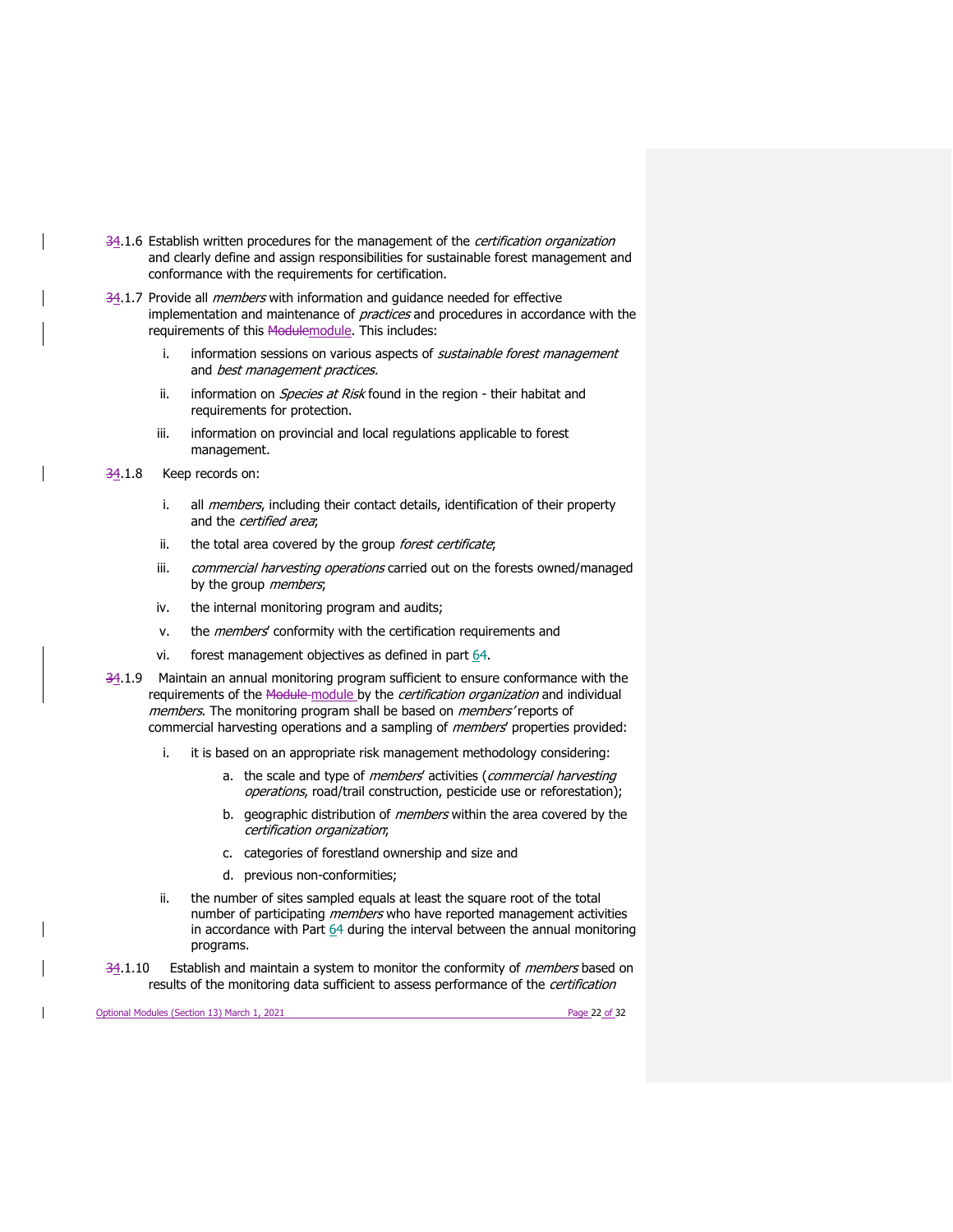organization. This shall include a system for collecting, reviewing, and reporting information to the *manager* regarding progress in achieving conformity with the Modulemodule.

- 34.1.11 Establish corrective and preventive measures as required and evaluate the effectiveness of corrective actions taken by *members* of the *certification* organization.
- $34.1.12$  Based on the results of the monitoring program communicate to the relevant certification body those members with serious and continuing non-conformities that have not been resolved and that resulted in the *member's* removal from the certification organization.
- 34.1.13 Prepare an annual summary report detailing:
	- i. evaluation of achievement of the forest management objectives as defined in part  $64$ ;
	- ii. the *members* in the *certification organization*;
	- iii. the total certified forest area;
	- iv. the area covered by forest management activities;
	- v. the types of forest management activities used by *members (commercial* harvesting operations, road/trail construction and maintenance, silviculture);
	- vi. a list of known *special sites*;
	- vii. the volumes of products harvested; and
	- viii. the progress of conformance with the Module-module including the implementation of an internal monitoring program and measures to address preventative and/or corrective actions.
- 34.1.14 Establish a *program(s)* to:
	- i. support and promote mechanisms for public outreach, including other forest owners and managers and
	- ii. engage at the local or provincial level on issues related to sustainable forest management.

34.1.15 Establish a program to respond annually to the SFI annual progress report surveys.

# **53.2 RESPONSIBILITIES OF THE** MEMBERS**:**

- $53.2.1$  To commit, through a written agreement with the *manager*, to implement and maintain the relevant requirements of the Module-module as listed in part 46.
- $53.2.2$   $\blacksquare$  To present a management plan appropriate to the size of the forest property or license, the *member's* management objectives, the scale and intensity of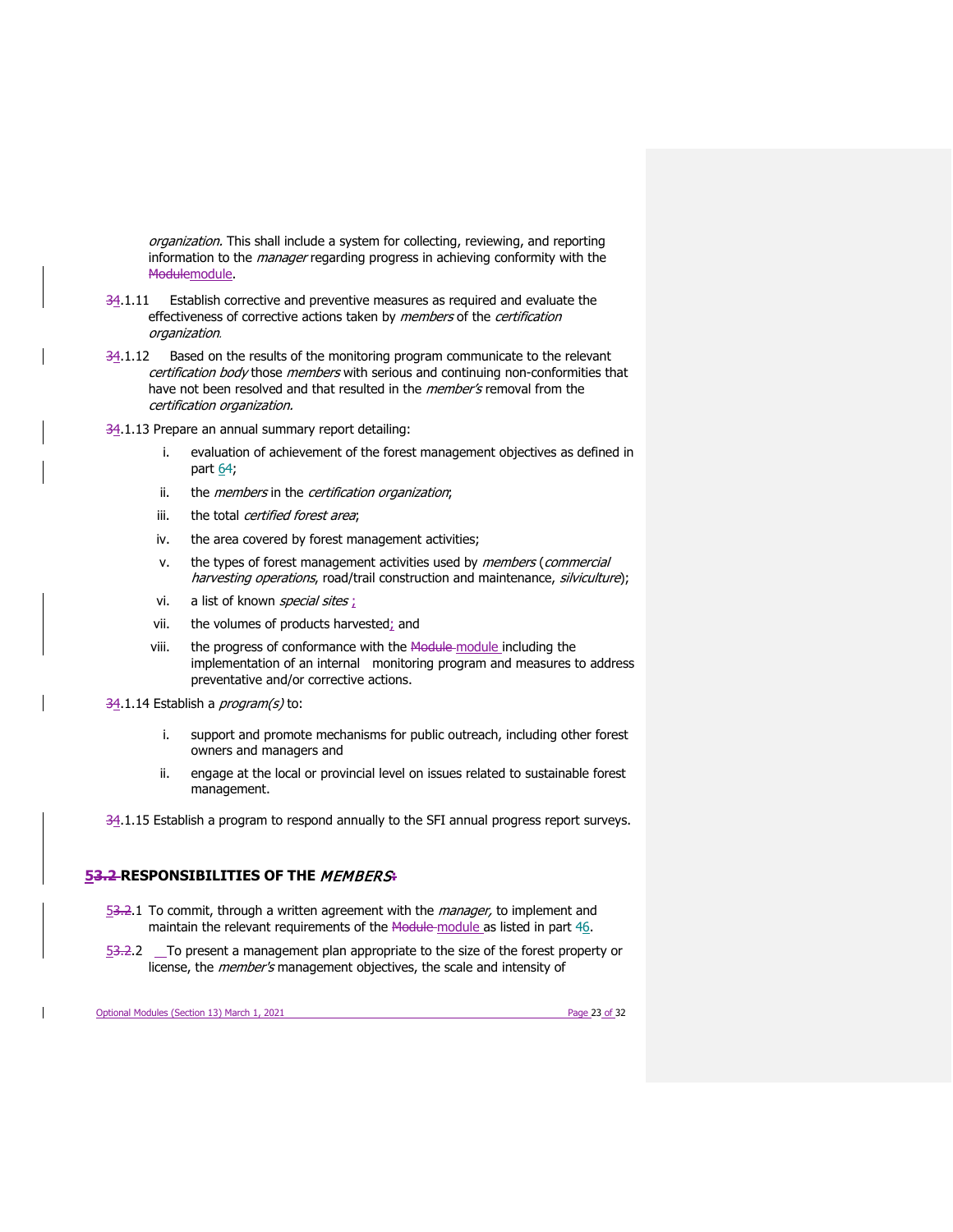management that conforms to the forest size and management plan structure, components and detail.

- 53.2.3 To respond effectively to all requests from the *manager* or a *certification body* for relevant data, documentation, or other information whether in connection with thirdparty audits, internal monitoring, annual reports on management operations, reviews, or other requirements.
- 53.2.4 To implement relevant corrective and preventive actions required by the *manager*.

# **64. REQUIREMENTS FOR SUSTAINABLE FOREST MANAGEMENT**

The Manager shall ensure conformance of the certification organization with the requirements outlined in the Modulemodule<sup>[15](#page-23-0)</sup> and the following additional requirements outlined in forest management objectives and forest management practices on the certified area. Individual forest landowners seeking certification to the Module-module must conform to all the requirements of Objectives 1 to 9 applicable to *members*. Where the term *member* is used, the individual forest landowner shall understand these requirements to apply to him/her.

Examples of forest management objectives are:

- i. improve age class distribution;
- ii. promote long-term sustainable harvest levels;
- iii. increase hardwood component;
- iv. increase amount of saw-timber;
- v. promotion of non-timber forest products (e.g., maple syrup);
- vi. encourage afforestation of marginal/sub-marginal lands no longer suitable for agriculture;
- vii. support of programs for conservation of old growth forests, biological diversity and water quality;
- viii. promotion of *integrated pest management practices*<sup>2</sup> and
- ix. promotion of opportunities for recreation.

(Note: Guidance text appears throughout this section inside boxes. This guidance is meant to inform the forest landowner, member, and the manager about the intent of the SFI Small-Scale Forest Management Module for Indigenous Peoples, Families and Communities and how it may be applied on-the-ground. Guidance text is not considered normative language. Where the term

<span id="page-23-0"></span><sup>15</sup> This list and guidance also includes Interpretations for the Requirements for the *SFI 202215 – 2019 Standards and Rules* relevant to the *SFI 202215-2019 Forest Management Standard* or to additional requirements as specified by SFI Inc.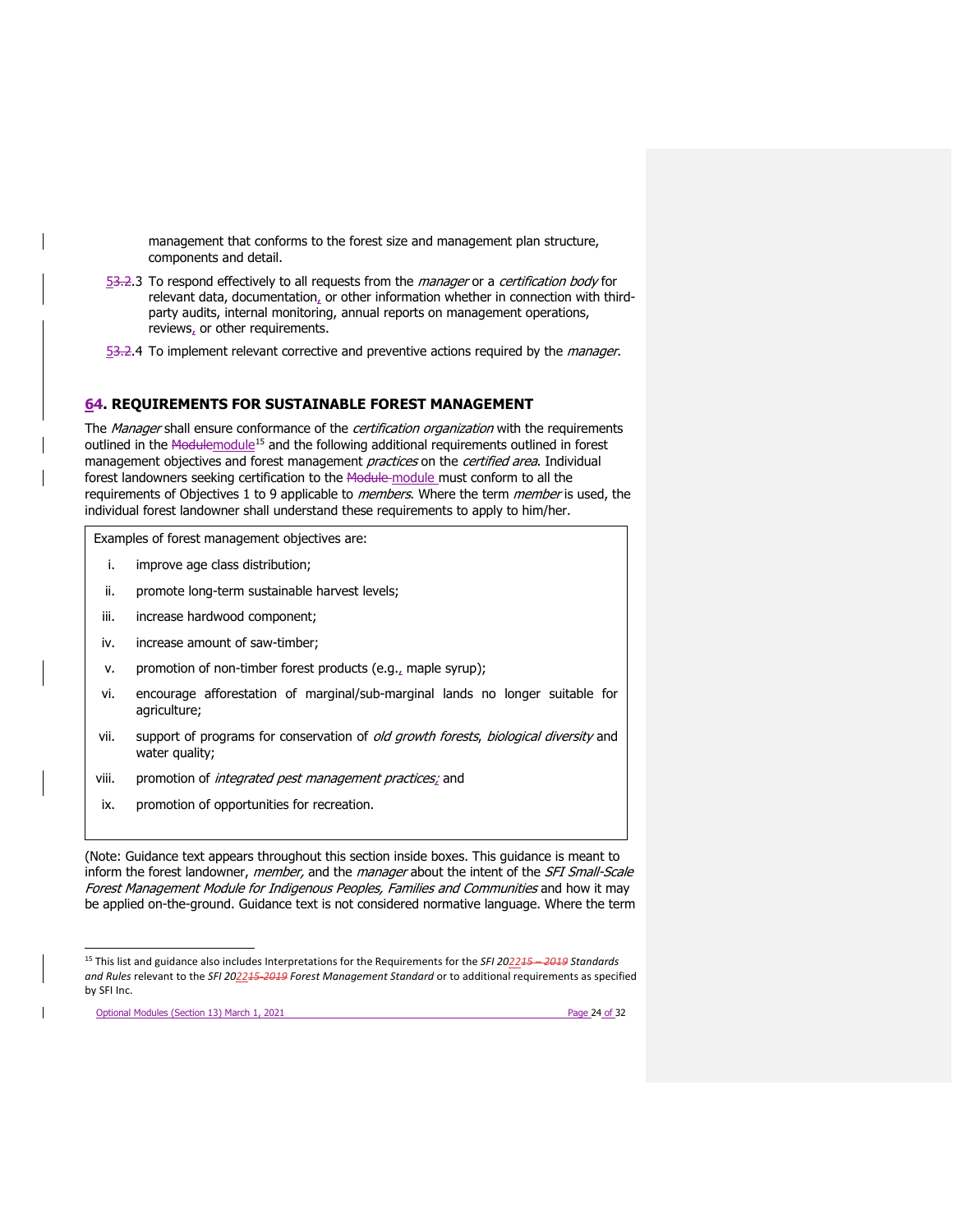member is used, the individual forest landowner may consider this quidance as being appropriate to him/her.)

**Objective 1 —- Forest Management Planning:** To ensure forest management plans include long-term sustainable harvest levels and measures to avoid forest conversion.

(Note: Members may consider adopting some of the forest management objectives in the Guidance box above to improve forest health and productivity, promote *biodiversity* and protect water quality and quantity on the *certified area*.)

Using members and/or land managers information sessions**,** a verifiable monitoring system, and individual outreach to *members*, the *manager* shall ensure that the following aspects of forest management are implemented in conformance with the requirements of the Modulemodule.

The management plan shall:

- i. be appropriate to the size of the managed forest, the *member's* or *land manager's* management objectives, the scale and intensity of management.
- ii. describe present forest conditions and forest conditions to be achieved;
- iii. make all practical efforts to promote forest health, including prevention, control or response to disturbances such as wildland-fire, *invasive species* and other pests, pathogens or unwanted vegetation, to achieve specific management objectives;
- iv. address species at risk and their habitat requirements as well as measures to conserve these species and their habitats within the area of management;
- v. include measures to address known *special sites* and
- vi. provide information on other local, provincial, -and federal regulations applicable to forest management and species at risk.

Forests from 10 ha hectares to 20,000 hectares ha in area are eligible for certification under the Module. The management plans will reflect the management objectives, size of the forest and the scale of management operations. Larger forests will require an inventory upon which to base an assessment of the long-term sustainable harvest level and to permit planning and scheduling of harvest operations. Smaller forests require a simpler management plan.

The management plan is based on sound forest management science and embodies the *members* or *manager's* current management objectives. It describes the present forest conditions and provides a practical schedule of silvicultural treatments to achieve the management objectives. It includes a map showing significant features of the forest and includes considerations of forest health, conservation of soil productivity and water quality, timber production, protection of *species at risk* and sites, special sites and sites of special ecological significance. Forest management operations such as road construction, *commercial harvesting operations* and reforestation should be covered by an operating plan or comply with best management practices.

Optional Modules (Section 13) March 1, 2021 **Page 25 of 32** Page 25 of 32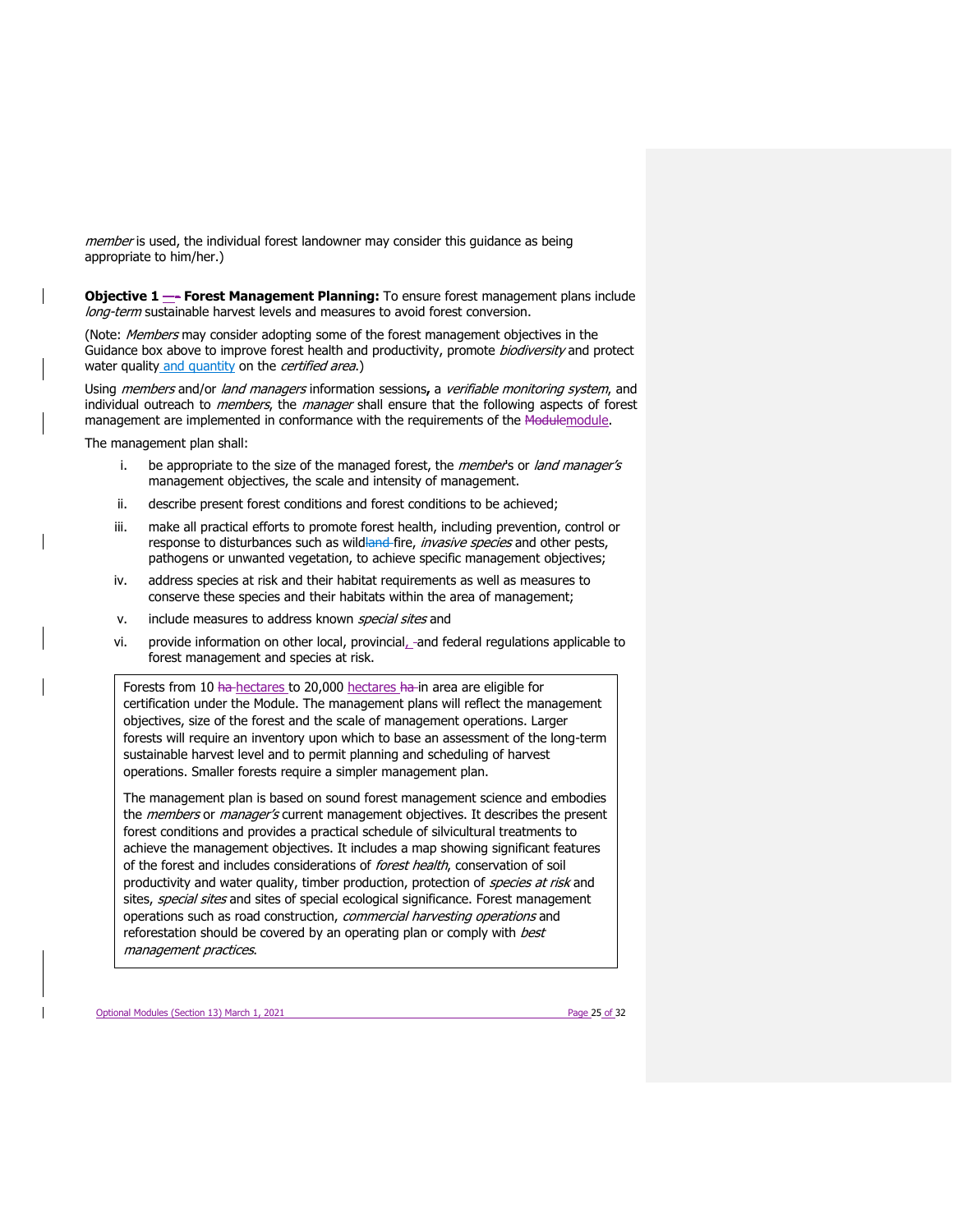**Objective 2 —– Forest Health and Productivity:** To ensure long-term forest productivity, carbon storage and conservation of forest resources through prompt reforestation, afforestation, minimized chemical use, soil conservation, and protecting forests from damaging agents.

- i. An operating plan shall be prepared for each harvest activity (other than cutting volumes for *personal use or cultural use*) to document appropriate silviculture and regeneration methods and other forest management practices;
- ii. All harvested areas shall be promptly regenerated through planting within two years or two planting seasons, or by planned natural regeneration methods within five years. Desirable advanced natural regeneration shall be protected during harvest;
- iii. Plantings of native or non-*invasive* naturalized tree species are preferred. In exceptional circumstances where *exotic tree species* are planted, they should not increase minimize the risk to *native* ecosystems.
- iv. The use of fire is only allowed as a silvicultural or forest management technique for achievement of defined forest management goals (e.g., enhancing the growth of non-timber forest products, hazard abatement near communities, etc.);
- v. The use of *integrated pest management* is preferred. When pesticides are used, they shall Use of be the least-toxic and narrowest-spectrum pesticides necessary to achieve management objectives. The use of pesticides shall be controlled and minimized with preference for the use of *integrated pest management* methods;
- vi. Use of pesticides registered for the intended use and applied in accordance with label requirements; and
- vii. The use of WHO Type 1A and 1B pesticides<sup>[16](#page-25-0)</sup>, chlorinated hydrocarbons and any pesticides banned by the Stockholm Convention on Persistent Organic Pollutants is prohibited.

The *member* ensures adequate stocking with desirable and site-adapted species throughout the harvested area by prompt tree planting or natural regeneration within five years of harvesting. Tending of young trees may be required to achieve free-togrow status. Use of prescribed burning complies with all local regulations.

Afforestation, where it is practiced, should consider potential ecological impacts of the selection and planting of tree species in non-forested landscapes. It is best suited to soils that are marginal or sub-marginal for agricultural use (stony soils, steep topography, etc.). Afforestation can increase habitat for forest-dependent wildlife, moderate stream flow and contribute to the rural economy.

Although pesticides are a valuable silvicultural tool, *members* should first consider integrated pest management techniques. Pesticides are be used by trained and licensed applicators.

 $16$  Exemptions are allowed where no other viable alternative exists.

<span id="page-25-0"></span>Optional Modules (Section 13) March 1, 2021 **Page 26 of 32** Page 26 of 32

**Commented [SFI1]:** Edits to align with the main FM standard requirement.

**Commented [SFI2]:** Edits to align with the main FM standard requirement.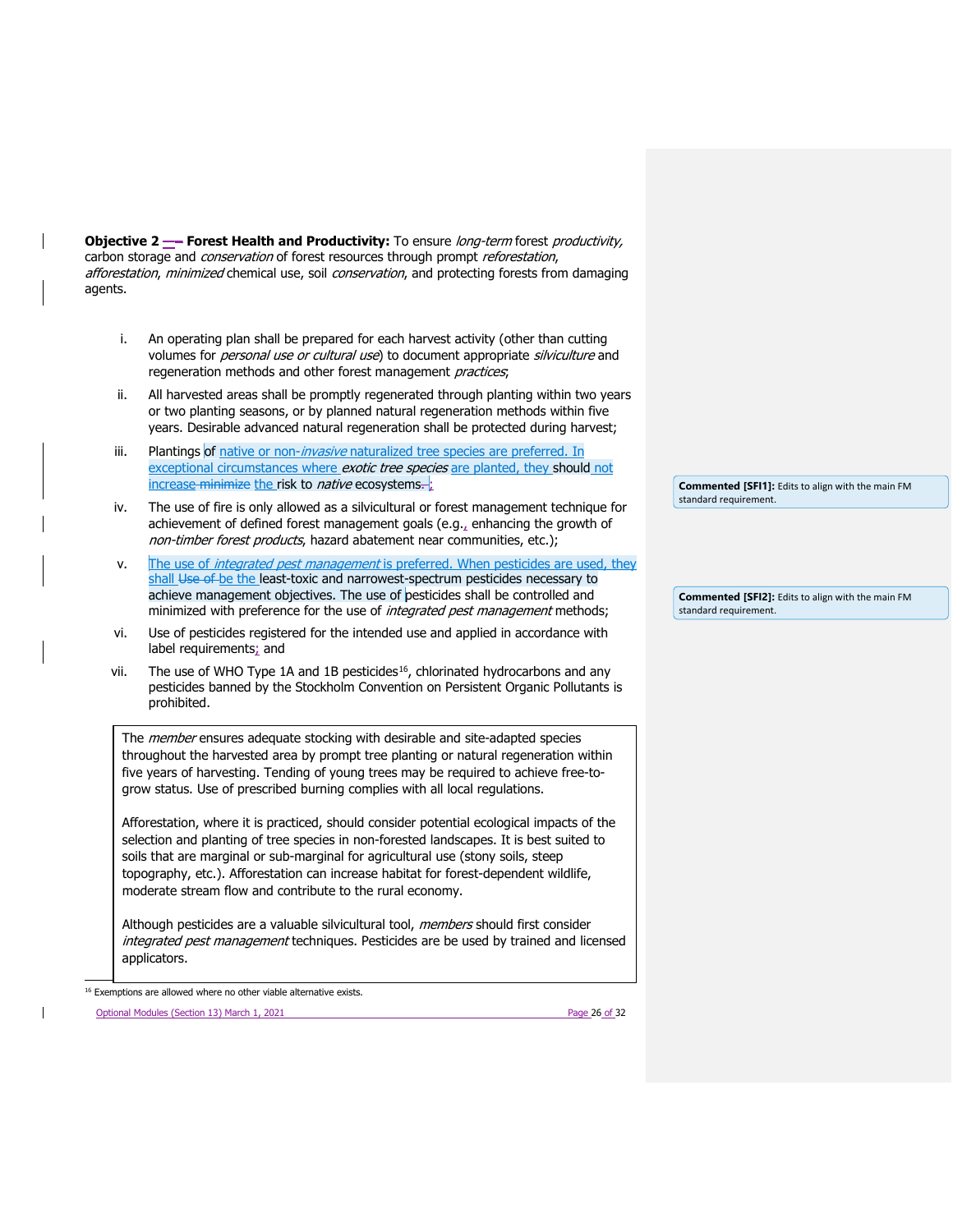**Objective 3 —- Protection and Maintenance of Water Resources:** To protect the water quality and quantity of rivers, streams, lakes, wetlands, and other water bodies through meeting or exceeding best management practices.

- i. Members shall implement federal and provincial water quality best management practices and practices to protect water quantity during all phases of management activities.
- ii. Contract provisions shall specify conformance to best management practices.
- iii. Harvest and road building activities shall be conducted during weather conditions that minimize impacts on residual trees, biodiversity, water quality and quantity and soil resources.
- iv. Member or land manager shall have measures for the protection of rivers, streams, lakes, wetlands, other water bodies and *riparian areas* during all phases of management, including the layout and construction of roads and skid trails to maintain water flow and quality and quantity.
- v. Use qualified logging or qualified resource professionals where they are available if the *member* is not conducting the work him/herself.
- vi. Harvesting and log transportation operations shall be conducted in conformity with the requirements of this Modulemodule.

Carry out forest management and road construction operations during weather conditions that minimize site disturbance. -The *member* applies provincial regulations and *best management practices* to mitigate impacts of forestry operations on water resources. Members should have written agreements with contractors that have completed training programs and are recognized as qualified logging or resource professionals where they are available. Members should keep records of harvests and ensure the efficient utilization of all felled trees.

Road construction and other operations likely to cause soil disturbance are minimized in riparian zones and near wetlands. Drainage structures of sufficient size are installed to maintain natural drainage patterns and do not impede the passage of fish.

**Objective 4 —- Conservation of** *Biological Diversity:* **To manage the quality and** distribution of *wildlife habitats* and contribute to the *conservation* of *biological diversity* by developing and implementing stand- and landscape-level measures that promote a diversity of types of *habitat* and successional stages, and the *conservation* of forest plants and animals, including aquatic species, as well as threatened and endangered species, Forests with Exceptional Conservation Value, old-growth forests and ecologically important sites.

i. Implementation of *practices*, as guided by regionally based *best scientific* information, to retain stand-level *wildlife habitat* elements such as snags (where safe to do so), stumps, mast trees, down woody debris, den trees and nest trees.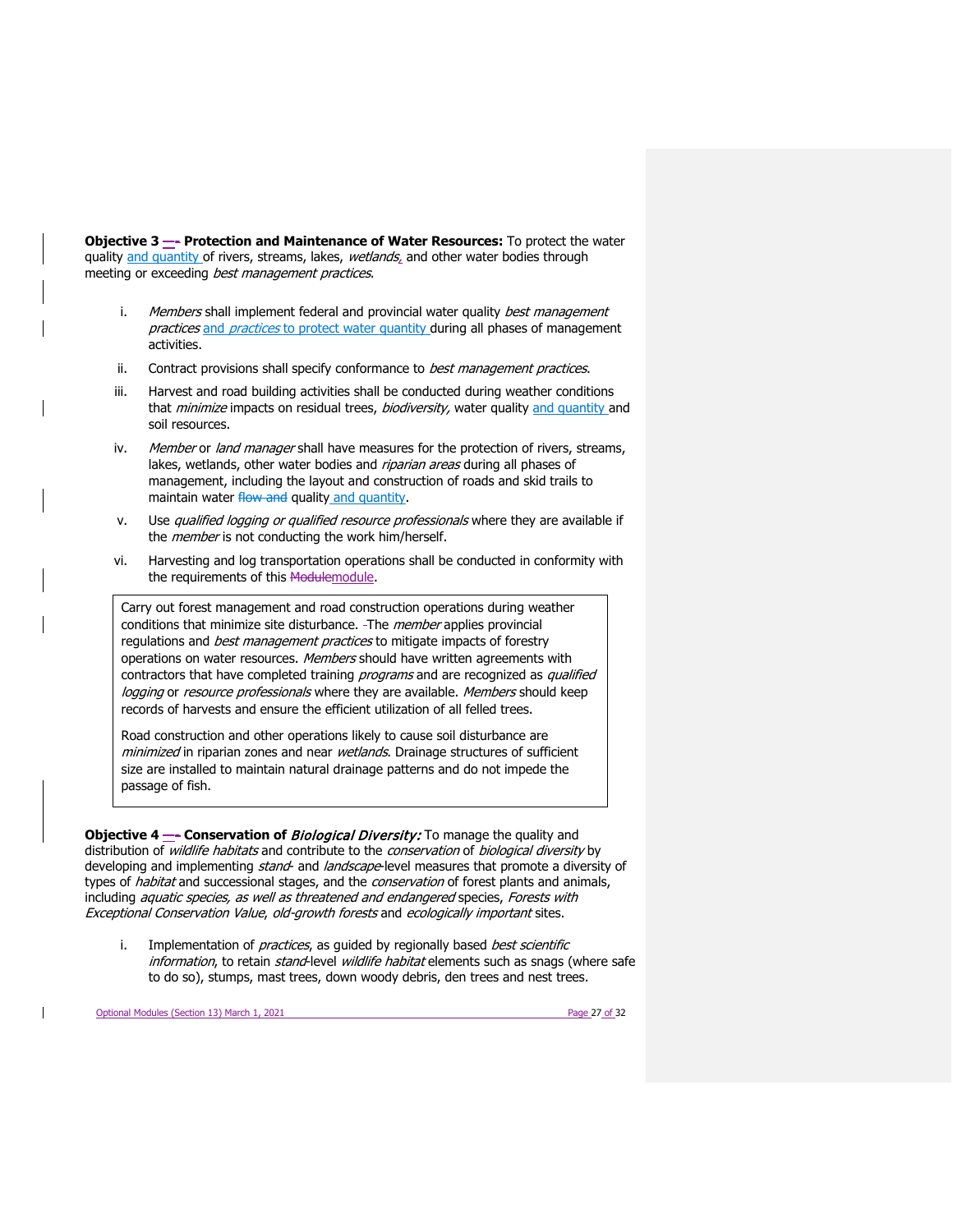- ii. Identification and *protection* of non-forested wetlands, including bogs, fens and marshes, and vernal pools of ecological significance.
- iii. Maintain *habitat* for *species at risk* by providing age class diversity wherever feasible and appropriate considering other conservation and ecological factors.
- iv. The *manager* shall provide information on the occurrence, *habitat* and requirements for protection of species at risk found in the area covered by the forest certificate.

The *member* is aware of the presence and location of sites of ecological significance such as vernal pools, riparian areas zones, wetlands, stick nests and den trees. The member or land manager has received and has used information on local occurrence of *Species at Risk* and requirements for habitat protection. Use of *qualified logging* or resource professionals where available should be considered for planning and conducting forest management activities.

**Objective 5 —- Management of Visual Quality and Recreational Benefits:** To manage the visual impact of forest operations and provide recreational opportunities for the public.

- i. When considering harvest opening size the *member* shall take into account:
	- a. municipal regulations applicable to tree harvesting;
	- b. management plan objectives and current stand conditions;
	- c. topography and viewpoints; and
	- d. local values and *practices* regarding harvest opening size.
- ii. Average size of clearcut harvest areas does not exceed 50 hectares (120 acres), except when necessary to meet regulatory requirements, achieve ecological objectives or to respond to forest health emergencies or other natural catastrophes.
- iii. Trees in clearcut harvest areas are at least 3 years old or 1.5 meters high at the desired level of stocking before adjacent areas are clearcut, or as appropriate to address operational and economic considerations, alternative methods to reach the performance measure are utilized by the *member*.
- iv. On public forests, provide recreational opportunities for the public, where consistent with forest management objectives.

The *member* or *manager* applies the appropriate management *practices* to determine the cut block size and shape in order to mitigate impacts on aesthetics. **Note that ""asset liquidation"" is not in keeping with the Principles of this Module.**

**Objective 6 —– Protection of Special Sites** To manage lands that are geologically or culturally important in a manner that takes into account their unique qualities.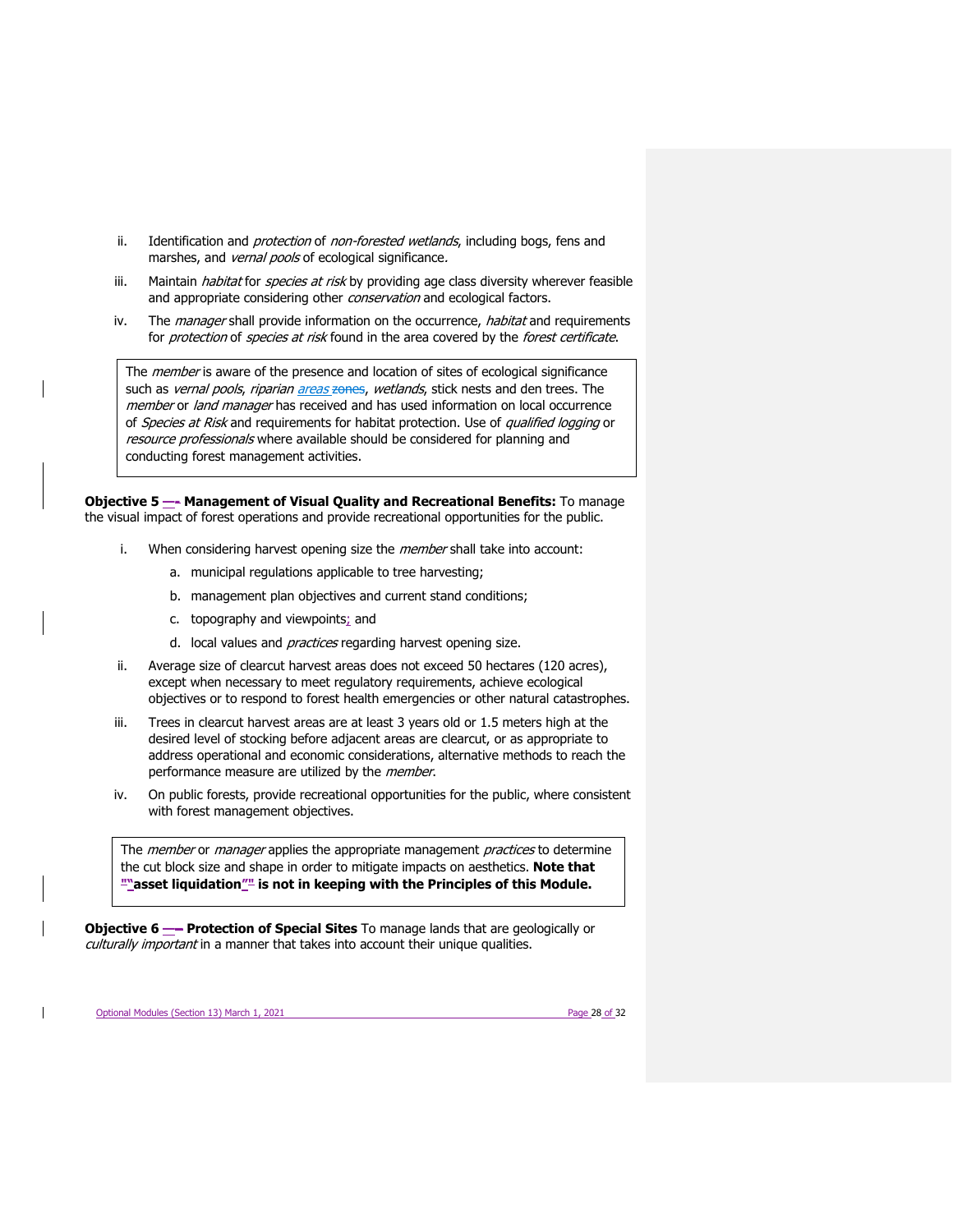i. Using information such as existing natural heritage data or expert advice, *members* shall be aware of heritage and cultural sites on their properties and will consider local values when conducting operations to *minimize* impacts on these sites.

Heritage sites such as stone walls, old foundations, or other sites of geological or cultural importance are identified before a forest management operation takes place. The *member* or *land manager* uses good judgement based on local values to decide on protection.

**Objective 7 - Recognize and Respect Indigenous Peoples' Rights: - To recognize and** respect Indigenous Peoples' rights and traditional knowledge.

- i. Members managing forestland that is wholly or partially on Crown lands shall recognize and respect Indigenous Peoples rights. This requires a program for conferring with affected Indigenous Peoples to enable *members* to:
	- a. understand and respect traditional forest-related knowledge;
	- b. identify and protect spiritually, historically, or *culturally important* sites;
	- c. address the use of non-timber forest products of value to Indigenous Peoples in areas where Certified OrganizationsProgram Participants have management responsibilities on public lands; and
	- d. respond to *Indigenous Peoples'* inquiries and concerns received.
- ii. Where there are government agencies responsible for consultation with affected Indigenous Peoples regarding forest management operations on forestland that is wholly or partially on Crown lands, this government agency shall be the primary means of communicating with affected Indigenous Peoples whose rights may be affected by the member's management practices.

Consultation is required only when the forestland under management is Crown Land.

**Objective 8 —- Legal and Regulatory Compliance:** To comply with applicable federal, provincial and local laws and regulations.

- i. The *member* shall hold legal title to the property and shall ensure that property boundaries are clearly defined. Entities managing small-scale publicly owned forests will demonstrate legal tenure and that property boundaries are clearly defined;
- ii. There is a program to ensure legal and regulatory compliance. The program shall ensure that *members*:
	- a. are aware of applicable federal, provincial and local environmental laws and regulations;
	- b. have a system to achieve compliance with applicable federal, provincial or *local* laws and regulations; and
	- c. have access to information on Species at Risk in the certified area.

**Commented [SFI3]:** Edit aligns with phrasing in the main FM Standard.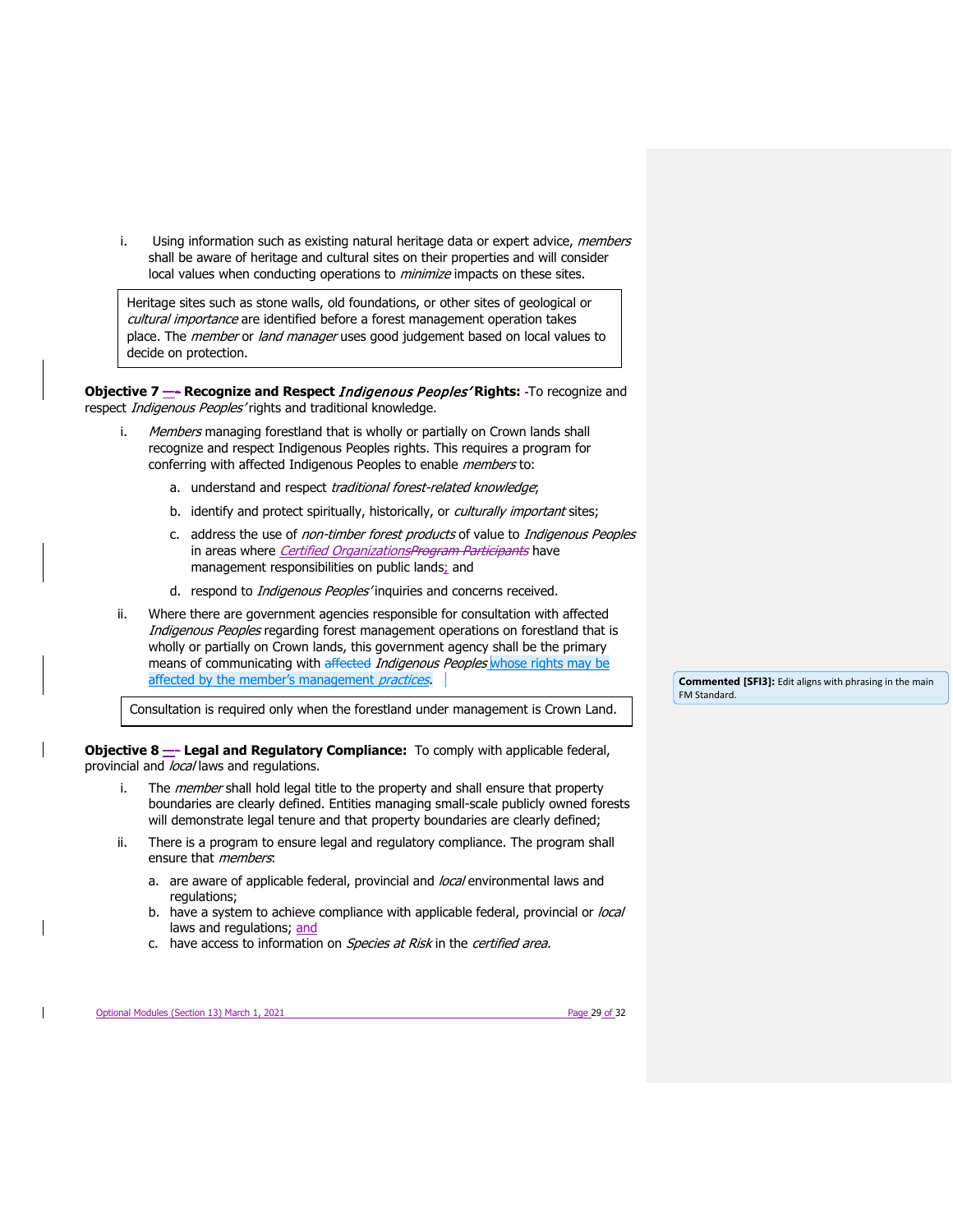The *manager* should provide the *member* a copy of all applicable environmental and water quality and quantity regulations. Members should use this information to ensure compliance. Use of qualified logging or resource professionals where available should be considered for conducting forest-management activities.

**Objective 9 —– Community Involvement and Landowner Outreach:** To broaden the practice of sustainable forestry through public outreach, education and involvement and to support the efforts of SFI Implementation Committees.

- i. Managers shall engage with their provincial or regional SFI Implementation Committee.
- ii. Managers and members promote certification among the forest owners community.
- iii. When requested by the *members* the *manager* shall organize an annual meeting to review the activities, accomplishments and problems encountered during the year, as well as future plans for the certification organization.

Having the *manager* represent their *members* on the SFI Implementation Committee will assist with representing *members* within the provincial or regional SFI community. This will allow *managers* and *members* to stay informed about developments with the SFI programat SFI.

Annual meetings of the *certification organization* are an effective means of sharing group accomplishments, discussing developments in forest management and learning of updates to provincial programs supporting small-scale private forest members or small-scale public tenures.

 $\mathbf{I}$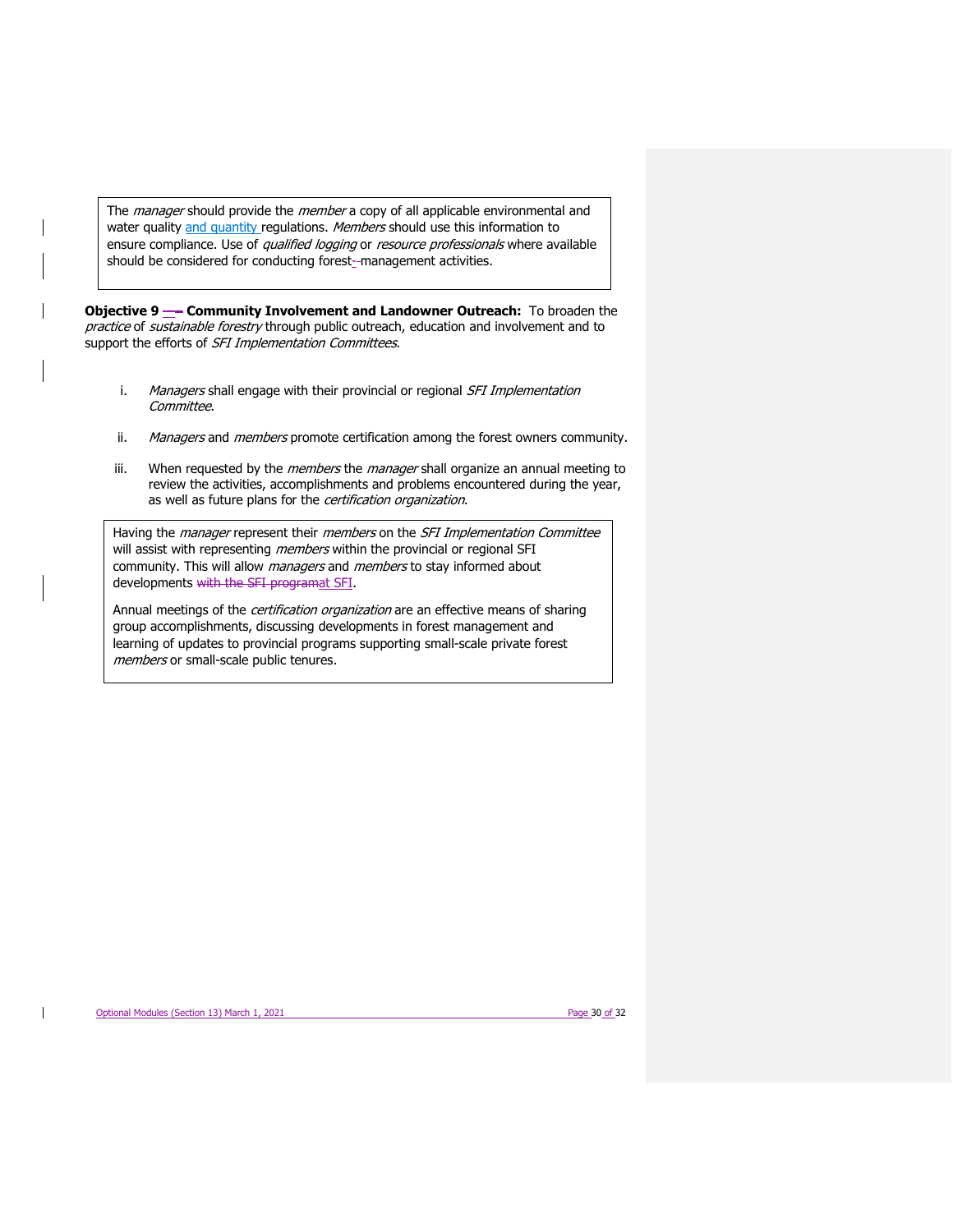



 $\mathbf l$